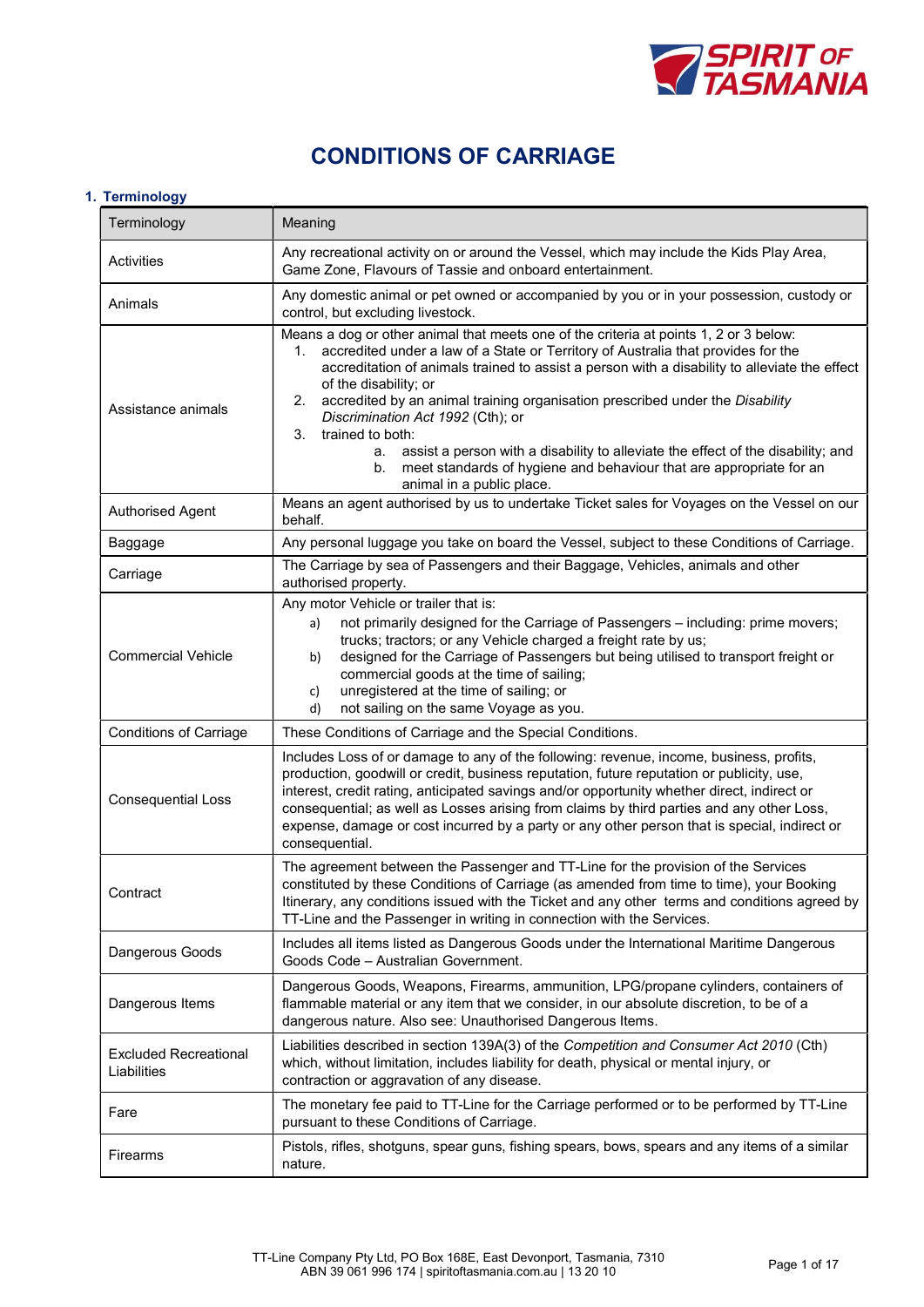

| Freight Terms and<br>Conditions                           | Means the terms and conditions applicable to the Carriage of freight.                                                                                                                                                                                                                                                                                                                                               |  |  |
|-----------------------------------------------------------|---------------------------------------------------------------------------------------------------------------------------------------------------------------------------------------------------------------------------------------------------------------------------------------------------------------------------------------------------------------------------------------------------------------------|--|--|
| Legislative<br>Requirements                               | Acts, Ordinances, regulations, by-laws, orders, awards and proclamations of any relevant<br>jurisdiction; or certificates, licences, consents, permits, approvals and requirements that we<br>are subject to in any relevant jurisdiction.                                                                                                                                                                          |  |  |
| Loss                                                      | Any Losses, including Consequential Loss, liabilities, damages, costs, charges or expenses,<br>including fines or penalties.                                                                                                                                                                                                                                                                                        |  |  |
| Passenger                                                 | Any person (including a minor) travelling on a Ticket who is carried or is to be carried on a<br>Vessel.                                                                                                                                                                                                                                                                                                            |  |  |
| <b>Pension Fare</b>                                       | Has the meaning given to it in clause 5.2.                                                                                                                                                                                                                                                                                                                                                                          |  |  |
| <b>Private Vehicle</b>                                    | A registered motor Vehicle or bicycle that is:<br>a) designed for the Carriage of Passengers - including but not limited to: a motor car,<br>van, utility, four-wheel-drive, or station wagon; a motorhome or campervan; a motorcycle;<br>a towed boat, caravan or trailer containing personal effects; or a minibus, coach, or bus<br>equipped to seat more than 8 adult persons; and b) not a Commercial Vehicle. |  |  |
| Public Health<br>Requirements                             | Any direction, advice, order, restriction, recommendation or guideline issued by State or<br>Federal Government in relation to public health.                                                                                                                                                                                                                                                                       |  |  |
| <b>Reckless Conduct</b>                                   | Has the meaning set out in section 139A(5) of the Competition and Consumer Act 2010 (Cth).                                                                                                                                                                                                                                                                                                                          |  |  |
| <b>Recreational Services</b>                              | Has the meaning set out in section 139A(2) of the Competition and Consumer Act 2010 (Cth).                                                                                                                                                                                                                                                                                                                          |  |  |
| <b>Security Screened</b>                                  | The requirement to receive clearance to enter certain areas or the Vessels by foot or in<br>Vehicles. This will involve methods, equipment and techniques to detect dangerous or<br>prohibited items.                                                                                                                                                                                                               |  |  |
| Services                                                  | The Services offered from time to time by TT-Line, under the Contract including but not limited<br>to the Carriage outlined in the booking itinerary.                                                                                                                                                                                                                                                               |  |  |
| <b>Special Conditions</b>                                 | Any conditions that are referred to as "Special Conditions" in these Conditions of Carriage.                                                                                                                                                                                                                                                                                                                        |  |  |
| Special needs                                             | Any mobility, hearing and or sight impairments, including travelling with a<br>guide/hearing assistance dog and/or registered assistance animal and/or<br>medical conditions which may impact on travel or your ability to access or<br>move around the vessel.                                                                                                                                                     |  |  |
| Ticket                                                    | Any document (electronic or otherwise) evidencing a Contract of Carriage with TT-Line. This<br>includes a valid Booking Itinerary, e-Ticket, boarding voucher or pass which shows that the<br>holder and/or any other person named therein is entitled to the Services.                                                                                                                                             |  |  |
| TT-Line, Spirit of<br>Tasmania, we, us, our,<br>ourselves | TT-Line Company Pty Ltd (ABN 39 061 996 174).                                                                                                                                                                                                                                                                                                                                                                       |  |  |
| <b>Unauthorised Dangerous</b><br>Item                     | A Dangerous Item carried on board without our permission and/or contrary to the rules and<br>regulations set out in these Conditions of Carriage, or regulations or any other rules<br>otherwise communicated to you by us.                                                                                                                                                                                         |  |  |
| Vehicle                                                   | A Commercial Vehicle and/or a Private Vehicle (as the case may be).                                                                                                                                                                                                                                                                                                                                                 |  |  |
| Vessel                                                    | Any Vessel, ship or other craft used in connection with the Contract and includes any Vessel<br>owned, chartered, hired, used, operated or managed by us.                                                                                                                                                                                                                                                           |  |  |
| Voyage                                                    | The whole of the Voyage performed or undertaken or to be undertaken under these<br>Conditions of Carriage.                                                                                                                                                                                                                                                                                                          |  |  |
| Weapon                                                    | Any object, instrument or device used or designed for attack or defence, including but not<br>limited to knives and any other Weapons defined in the Maritime Transport and Offshore<br>Facilities Security Regulations 2003.                                                                                                                                                                                       |  |  |
| You, your or yourselves                                   | The Passenger.                                                                                                                                                                                                                                                                                                                                                                                                      |  |  |

# 2. How we interpret terms used in these Conditions of Carriage<br>2.1 In these Conditions of Carriage:

In these Conditions of Carriage: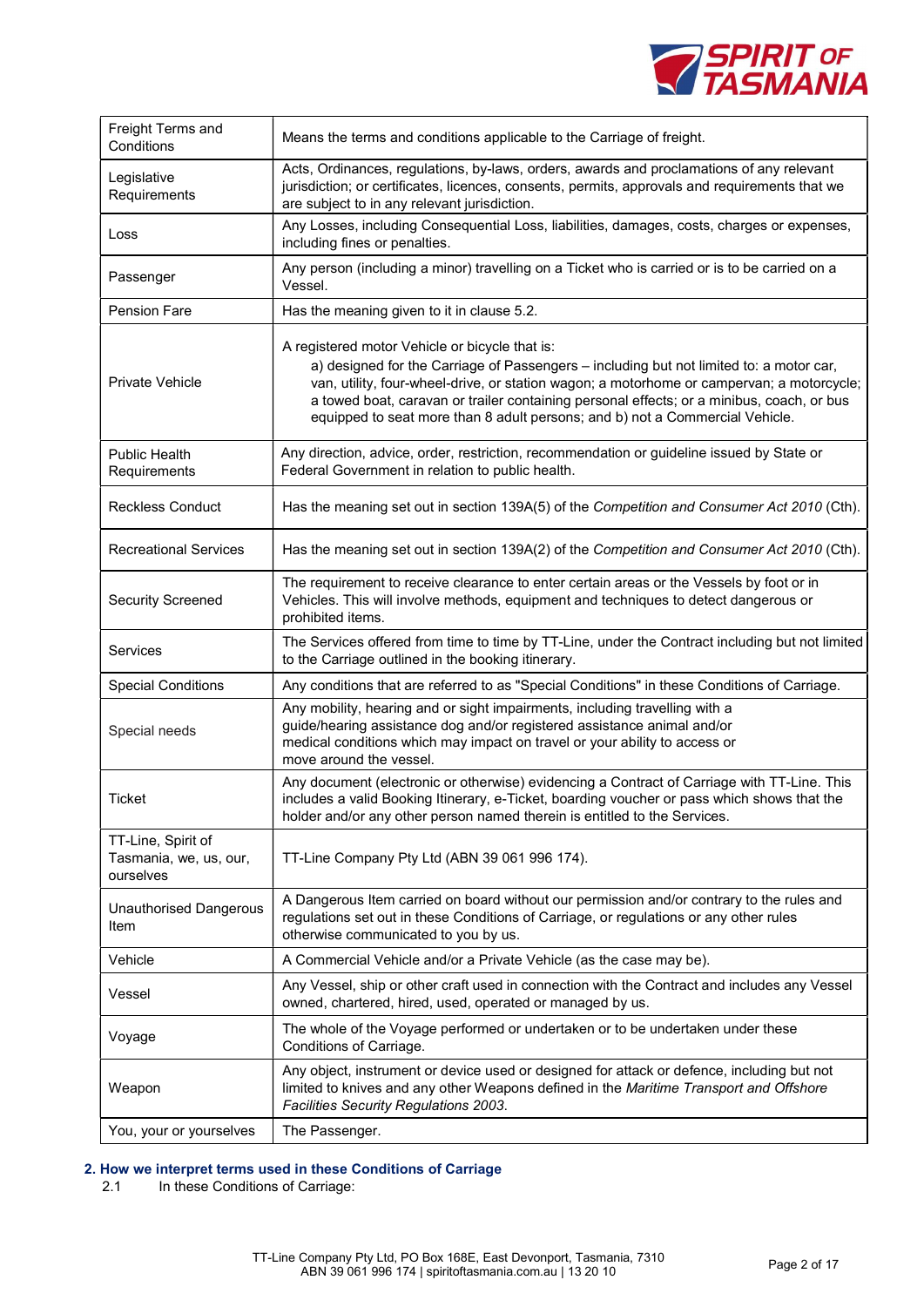

- (a) A reference to a convention, protocol, statute, statutory provision or any other legislation includes all delegated legislation made under it and includes all amendments, consolidations, replacements or reenactments of any of them, from time to time.
- (b) A reference to times or timings referred to in the sailing schedules, other notices or literature produced by us are expressed in local time, unless otherwise stated.

# 3. Subject to applicable laws

3.1 These Conditions of Carriage do not apply to the extent that they are inconsistent with laws that apply to your Carriage. For example, the Australian Consumer Law (schedule 2 of the Competition and Consumer Act 2010 (Cth)) provides consumers with a number of consumer guarantees that cannot be excluded or limited. They are designed to ensure our Services are provided with due care and skill and are reasonably fit for the Voyage. These Conditions of Carriage are therefore subject to, and will not apply to the extent that they limit or exclude, such consumer guarantees applicable to consumers.

#### 4. Service conditions

- 4.1 We are not a common carrier and do not contract as such.
- 4.2 We may subcontract the performance of the whole or any part of the Services without seeking your consent. These Conditions of Carriage apply in connection with that subcontract.
- 4.3 All departure, arrival and journey times and the identity of Vessels shown on any Ticket, advertisement or notices are estimates only and cannot be guaranteed. We may change timetables, routes and Vessels without notice, for any reason, and without incurring any liability whatsoever to any Passenger for any Loss suffered or incurred by that Passenger.
- 4.4 If for any reason (as determined by the Master, whose opinion is final) the Vessel is:
	- (a) Prevented from reaching the named port of destination; or
	- (b) Cannot safely enter or lie in any port, harbour, or roadstead or pass any usual port of call en route.

Passengers for such ports will be landed at the next practicable port of call with their Baggage and any accompanying Vehicle. We are not liable to Passengers for any Loss they may suffer or incur in respect to the exercise by us of our rights under this clause.

# 5. Ticketing

5.1 Group bookings

If a single Ticket is issued to a person in relation to a number of Passengers travelling in a group, the person to whom the Ticket is issued will be held to have contracted with us as agent for and on behalf of all the Passengers in the group travelling on that Ticket, and all such Passengers will be deemed to have entered into, and be bound by the Contract and the person to whom the Ticket is issued will be deemed to have warranted to us that he or she has authority to contract on behalf of all of the Passengers travelling on the relevant Ticket.

# 5.2 Fares

#### The following fares apply to Passengers:

| Fare type         | Rules and applicability                                                                                                                                                                |
|-------------------|----------------------------------------------------------------------------------------------------------------------------------------------------------------------------------------|
| <b>Adult Fare</b> | Applies to any person who is not eligible for a Pension Fare, Child Fare or Infant Fare (below).                                                                                       |
| Pension<br>Fare   | Applies to any person who meets the requirements set out under Special Condition A as attached.<br>Note: You must present your valid Australian Pensioner Concession Card at check-in. |
| Child Fare        | Applies to all children between the ages of 3 and 15 years at the time of sailing.                                                                                                     |
| Infant Fare       | Applies to all infants between the ages of 0 and 2 years at the time of sailing.                                                                                                       |

#### 5.3 Payment

- (a) We accept payment for fares by major credit card, debit card or POLi. Card payment fees apply.
- (b) We also accept Spirit of Tasmania Gift Vouchers. See spiritoftasmania.com.au/terms-andconditions/giftvouchers for any special terms and conditions applicable to Spirit of Tasmania Gift Vouchers.
- (c) If we do not receive payment of your Fare by the applicable date or time, we may cancel your booking without notice to you. The due date for payment of your Fare will depend on the way you made your booking as set out below:
	- (i) For online bookings, bookings made via our Customer Contact Centre or bookings made in person at the terminal, payment is due at the time of booking;
	- (ii) For group bookings (see section 5.1), deposit and full payment are due by the dates provided at the time of booking;
	- (iii) For payments by personal cheque, bookings must be made in person at the terminal. We must receive the cheque at the time of booking and no later than 21 days before the date of sailing; and (iv) Invoice must be paid in accordance with invoice terms.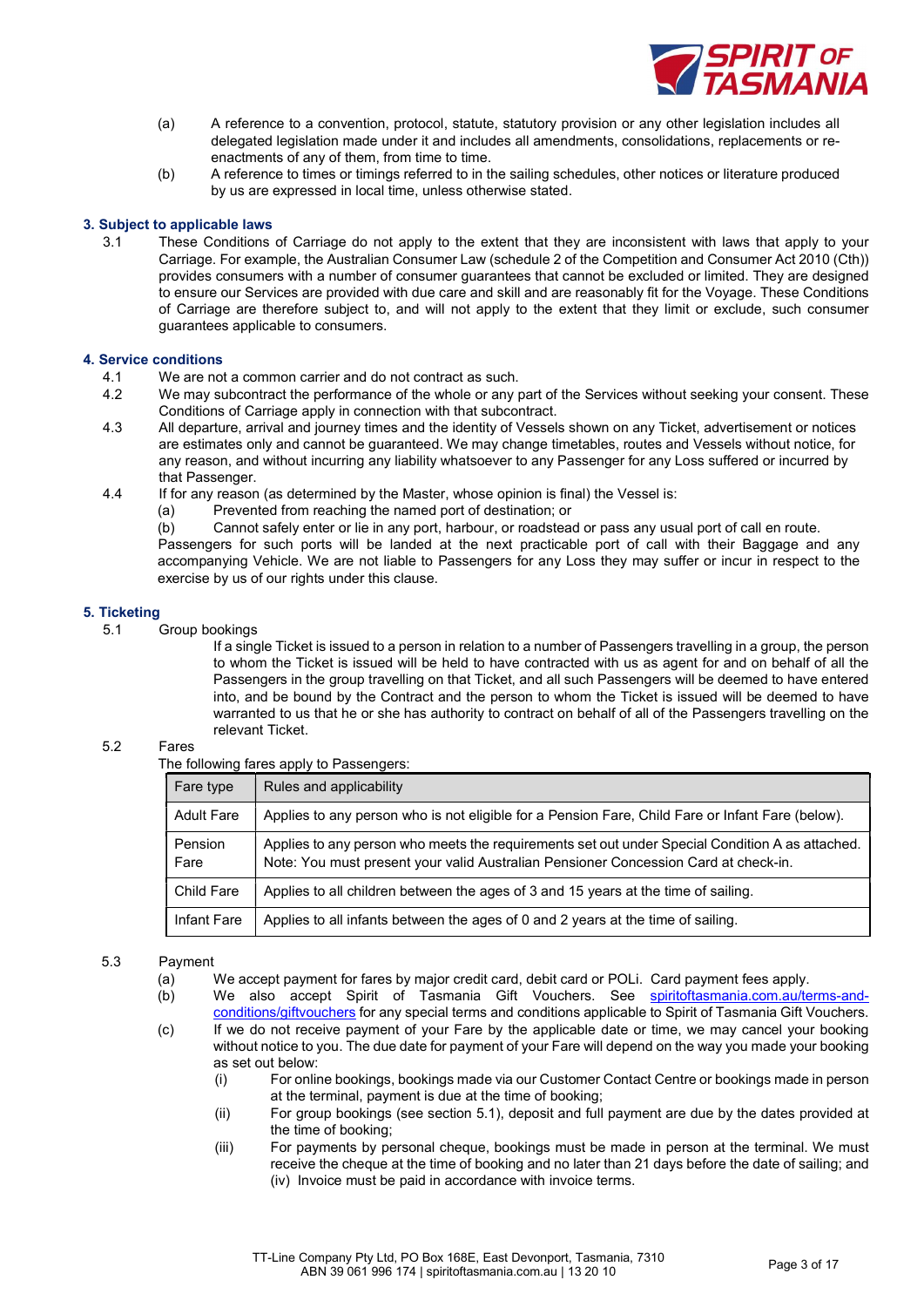

# (d) You acknowledge that:

- (i) The amount you will be required to pay for your booking will be the amount in your Booking Itinerary (not the applicable amount for your Fare type at the time of sailing); and
- (ii) We may revise our Fares at any time, in our absolute discretion, and without prior notice to any Passenger. You are not entitled to any refund in whole or in part if our revised Fares are cheaper than the Fare you paid at the time you made your booking.

5.4 Booking fee

- (a) We will charge you assistea booking fee when a booking is made via the Customer Contact Centre or in person at the terminal.
- (b) We will communicate the booking fee to you at the time of booking.

5.5 Check-in

Passengers are advised to obtain the latest sailing information from spiritoftasmania.com.au/sailingfares/timetable, by contacting our Customer Contact Centre or visiting a terminal, prior to commencing their Voyage.

- (a) Check-in will close 45 minutes before the scheduled departure of the Vessel. If you have special needs, you must check-in at least 2 hours prior to departure.
- (b) Passengers who arrive after the relevant check-in closing times, may not be permitted to board the Vessel, may forfeit their Ticket and may not be entitled to a refund or transfer.
- (c) On arrival at the terminal, Passengers must proceed directly to check-in with their Ticket, proof of Identification and border entry permit/pass. We reserve the right to deny travel to any passengers who do not present this information.
- (d) Passengers may be required to answer questions at check-in to ensure the health and wellbeing of all passengers and staff (including in relation to the COVID-19 pandemic) and to ensure compliance with any applicable Public Health Requirements. We reserve the right to deny travel to any passengers who refuse to answer such questions.
- (e) Passengers may also be requested to undertake body temperature testing. We reserve the right to deny travel to any passengers who do not comply with such a request.

# 5.6 Cancelling your booking

(a) Subject to clause 5.6(f), you may be entitled to a refund in whole or in part if you cancel before your departure, subject to you paying

the following cancellation charges. Cancellation charges are a percentage of the amount you paid for your Fare at the time of booking.

| Hours Before Departure | <b>Flexi Fare</b><br><b>Cancellation Charges</b> | <b>Spirit Fare</b><br><b>Cancellation Charges</b> | <b>Red Hot Deal Fare</b><br><b>Cancellation Charges</b> |
|------------------------|--------------------------------------------------|---------------------------------------------------|---------------------------------------------------------|
| Less than 1 hour       | 0%                                               | 100%                                              | 100%                                                    |
| Less than 24 hours     | 0%                                               | 100%                                              | 100%                                                    |
| More than 24 hours     | 0%                                               | 50%                                               | 75%                                                     |
| More than 7 days       | 0%                                               | 25%                                               | 75%                                                     |

- (b) Cancellation charges will be subject to change from time to time. We will notify you of the current cancellation charges relevant to your booking at the time you request the cancellation.
- (c) Applications for refunds must be sent to our office in Devonport or to your travel agent with whom the booking was made. Our postal address is: Spirit of Tasmania, PO Box 168E, East Devonport TAS 7310. All claims must be accompanied by the booking reference.
- (d) Where possible, eligible refunds will be provided via the same method as the booking was paid; otherwise a cheque refund will be provided.
- (e) Alternatively, if you cancel your booking for any reason and provide not less than 24 hours' notice of the cancellation, you may request a credit voucher instead of a refund for the value of your booking which may be used by you or your nominee, at any time within 12 months from the date of cancellation on any future sailing, subject to you paying any difference between the credit voucher value and the price payable for the future booking at the fare type selected at the time of re-booking. Cancellation charges and amendment fees will not apply in the event that a credit voucher is issued instead of a refund.
- (f) If you need to cancel your booking due to a force majeure event as set out in clause 21.6, then you may contact us at any time prior to the scheduled departure time to receive either a full refund or a credit voucher for the value of your booking which may be used by you or your nominee, on any future sailing at any time within 12 months from the date of the cancellation subject to you paying any difference between the credit voucher value and the price payable for the future booking at the fare type selected at the time of re-booking. If the force majeure event continues for longer than 3 months, then we will extend the credit voucher by an additional 6 months. If the force majeure event continues for longer than 6 months, we will either extend the credit voucher for an additional 12 months or you may request a refund for the amount of the original booking. Cancellation charges and amendment fees will not apply in the event that a credit voucher is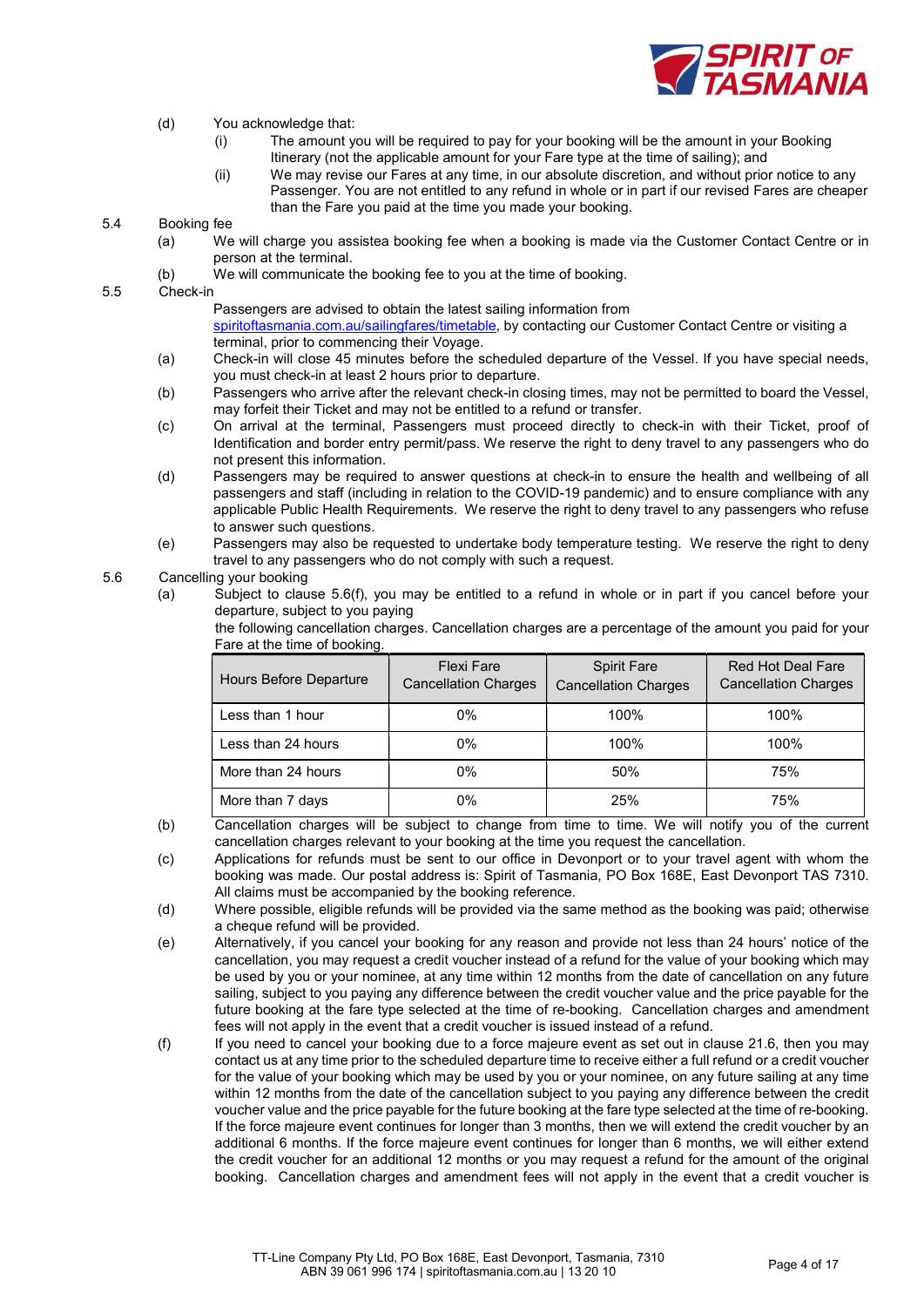

issued instead of a refund or in the event that a refund is requested where a force majeure event continues for longer than 6 months.

- 5.7 Amending your booking
	- (a) Bookings can be amended subject to availability.
	- (b) An amendment fee may apply unless otherwise stated by us. If the amendment fee is not paid prior to departure, we may refuse to transport you (including your accompanied minors), your Baggage, Vehicle, animal or any other accompanied property.
	- (c) If you amend your booking, you accept that the Fare for your original and new bookings may be different. If the new Fare is more expensive than the Fare of the original journey, you must pay the difference, plus applicable amendment fees. If the new Fare has a lower price than the original Fare, we will refund the difference, less any amendment fees.
	- (d) Amendment fees will be subject to change from time to time. Notice of any change will be communicated to you by us at the time that you request an amendment.
	- (e) You must amend your booking if the information you provided at the time of booking changes or is incorrect (see section 5.10).

#### 5.8 Ticket validity

- (a) Your Ticket is valid for 12 months from the date of the forward journey of the Vessel for which it was originally issued.
- (b) Your Ticket is transferable only before departure and prior to check-in for the forward journey.
- 5.9 Identification
	- (a) We may request, inspect and record your identification documents at any time.
	- (b) We may refuse to carry you if you do not have the necessary identification documents.
	- (c) If you have booked a Pension Fare, you must present your valid Australian Pensioner Concession Card at check-in. Otherwise you must pay the difference between the Pension Fare and the current Adult Fare.
- 5.10 Incorrect information
	- (a) You may be required to amend your booking (including potential amendment fees, as above) if we discover that you have provided any incorrect or inaccurate information at the time of your booking. This includes, but is not limited to:
		- (i) The identification of Vehicle type, height or length;
		- (ii) Passenger details;
		- (iii) Passenger numbers; or
		- (iv) Any other information required or requested by us during the booking process.

If you refuse or are unable to amend your booking then we may refuse to transport you (including your accompanied minors), your Baggage, Vehicle, animal or other accompanied property.

#### 6. Passenger requirements

6.1 Smoking

(a) You must not smoke on board the Vessel or in terminals except in designated smoking areas.

6.2 Following TT-Line Instructions

You must follow and carry out all lawful directions, rules, regulations, notices or instructions given by us or our representatives on any matter, at all times, including but not limited to:

- (i) The personal health, wellbeing and safety of yourself, the crew and other Passengers and ensuring compliance with any applicable Public Health Requirements and/or border entry conditions (which may include a requirement to present a valid border entry permit/pass prior boarding, wear a mask on the Vessel, to stay in your cabin for the duration of the Voyage, change your accommodation type, and/or cancel or amend your booking to another suitable Voyage); and
- (ii) The safe handling of your Vehicle, Baggage (including Dangerous Items), animals or other property.

6.3 Safety

- (a) You must take all reasonable precautions for your own safety and the safety of any person in your care, at all times, including but not limited to:
	- (i) Using hand and guard rails as provided;
	- (ii) Appropriately controlling children and ensuring that children are accompanied by a responsible adult; and
	- (iii) By paying attention to any safety briefing given by us.
- (b) You will inevitably encounter obstacles on the Vessel and in the terminal, including, but not limited to, heavy watertight internal doors, uneven surfaces, high thresholds, low ceilings and entrances, steep staircases or escalators, and wet surface conditions on deck. You must exercise caution when moving around the Vessel and terminal, particularly in conditions of inclement, rough or heavy weather.
- (c) You must conduct yourself in a manner that complies with our instructions, will not cause annoyance or potential or actual injury to yourself, the crew or other Passengers. If you do not conduct yourself in this manner we may restrain you or confine you to a cabin or other controlled area, land you at any port or place or otherwise deal with you as we reasonably see fit.

6.4 Attire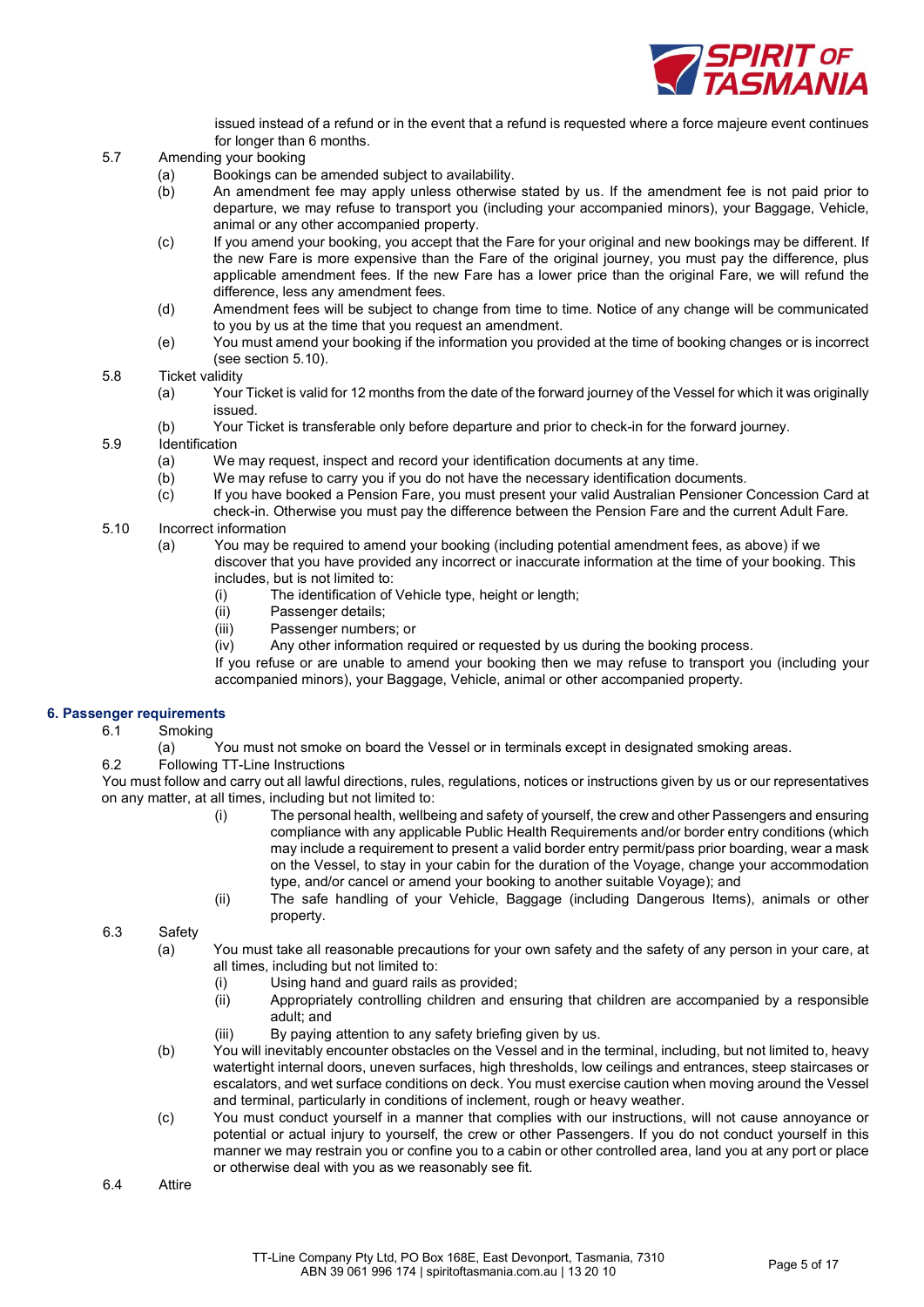

- (a) You must meet the following minimum dress standards in any public areas on board the Vessel and in the terminals:
	- (i) Footwear must be worn at all times;
	- (ii) Suitable clothing that covers your lower half must be worn for example, shorts, a skirt or pants/trousers;
	- (iii) Bare chests are not permitted at any time; and
	- (iv) Clothing that displays offensive language or symbols must not be worn.

If you do not meet the minimum dress requirements then you may be refused travel, or confined to your cabin or other controlled area or otherwise dealt with as we reasonably see fit, until you are suitably dressed.

- 6.5 Refusal of Carriage and Denied Boarding
	- (a) We have a zero tolerance of abusive or threatening behaviour against our representatives, agents, and Passengers.
	- (b) You must read and comply with the obligations in Special Condition E as attached

# 6.6 Alcohol

- (a) You are permitted to carry alcohol on board the Vessel. You are only permitted to drink alcohol that is supplied by us.
- (b) You agree that we may deal with any such alcohol, whether open or closed, as we reasonably see fit.
- 6.7 Occupation of beds, recliners and general seating areas
	- (a) You must not occupy a bed or recliner on the Vessel without our prior allotment of the bed or recliner to you, as per your Ticket.
	- (b) You must only sleep in your allotted bed or recliner, as per your Ticket.
	- (c) You must not sleep or lie on the floor.
	- (d) Lying down in public areas, including the Lounges and the floor, is not permitted.
- 6.8 Onboard purchases
	- (a) The Vessels are cashless onboard. For onboard purchases, we accept major credit and debit cards. The exception to this is the Tourism Hub, which also accepts cash in addition to card payments.

#### 7. Pregnancy

- 7.1 Women who are up to 36 weeks pregnant at the time of sailing may travel on the Vessel.
- 7.2 Women who are between 36 and 38 weeks pregnant at the time of sailing may only sail with written approval from their doctor.
- 7.3 Women who are 38 weeks pregnant or more at the time of sailing are not permitted to sail.
- 7.4 It is the responsibility of all pregnant Passengers to advise TT-Line of their condition and to adhere to these restrictions.

#### 8. Passengers with special needs

- 8.1 If you have special needs please notify us at the time of booking and during check-in so that we can assist you. Reminder: If you have special needs, you must check-in at least 2 hours before the scheduled departure time (clause 5.5).
- 8.2 For passengers traveling without a vehicle and utilising a device such as a wheelchair, gopher, scooter, crutches, or a walker to aid in mobility, you are required to board and exit the vessel via our People Mover. You must notify us at the time of booking and check-in and you must check in at least 2 hours before the schedule departure time. Passengers who arrive after the relevant check-in times, may not be permitted to board the Vessel, may forfeit their Ticket and may not be entitled to a refund or transfer.
- 8.3 Passengers traveling with a device such as a wheelchair, gopher, scooter or walking aid should be aware of the maximum width of corridors in the cabin accommodation area is 900mm wide, vehicle deck entry ways are 890mm and lift ramps are 800mm wide (Lifts open to 980mm wide). If your device exceeds these measurements it is likely you will not be able to utilise the device onboard.
- 8.4 Assistance animals used to assist people with special needs may travel on board see Special Condition B attached and at Special needs or accessibility requirements for further information on your obligations regarding Assistance animals.
- 8.5 Passengers wishing to use a C-Pap machine or Nebuliser onboard are requested to purchase a private cabin.

#### 9. Medical issues

- 9.1 A doctor is not available on the Vessel and all Passengers should consult their doctor before travelling. There is a medical attendant on board who is available to provide assistance in an emergency situation.
- 9.2 We may refuse to carry you if we, acting reasonably, are not completely satisfied that it is safe for you or other Passengers if you travel. Before you make a reservation you must tell us if you suffer from any illness, disease or other condition which may make it unsafe for you or other Passengers if you travel.
- 9.3 Any Passenger who travels with a pre-diagnosed medical condition does so at his or her own risk and we accept no responsibility or liability to Passengers for Loss they suffer or incur arising out of or in connection with that Passenger's medical condition.
- 9.4 You must take any belongings (including medication) that you require during the Voyage from your Vehicle before the commencement of the Voyage.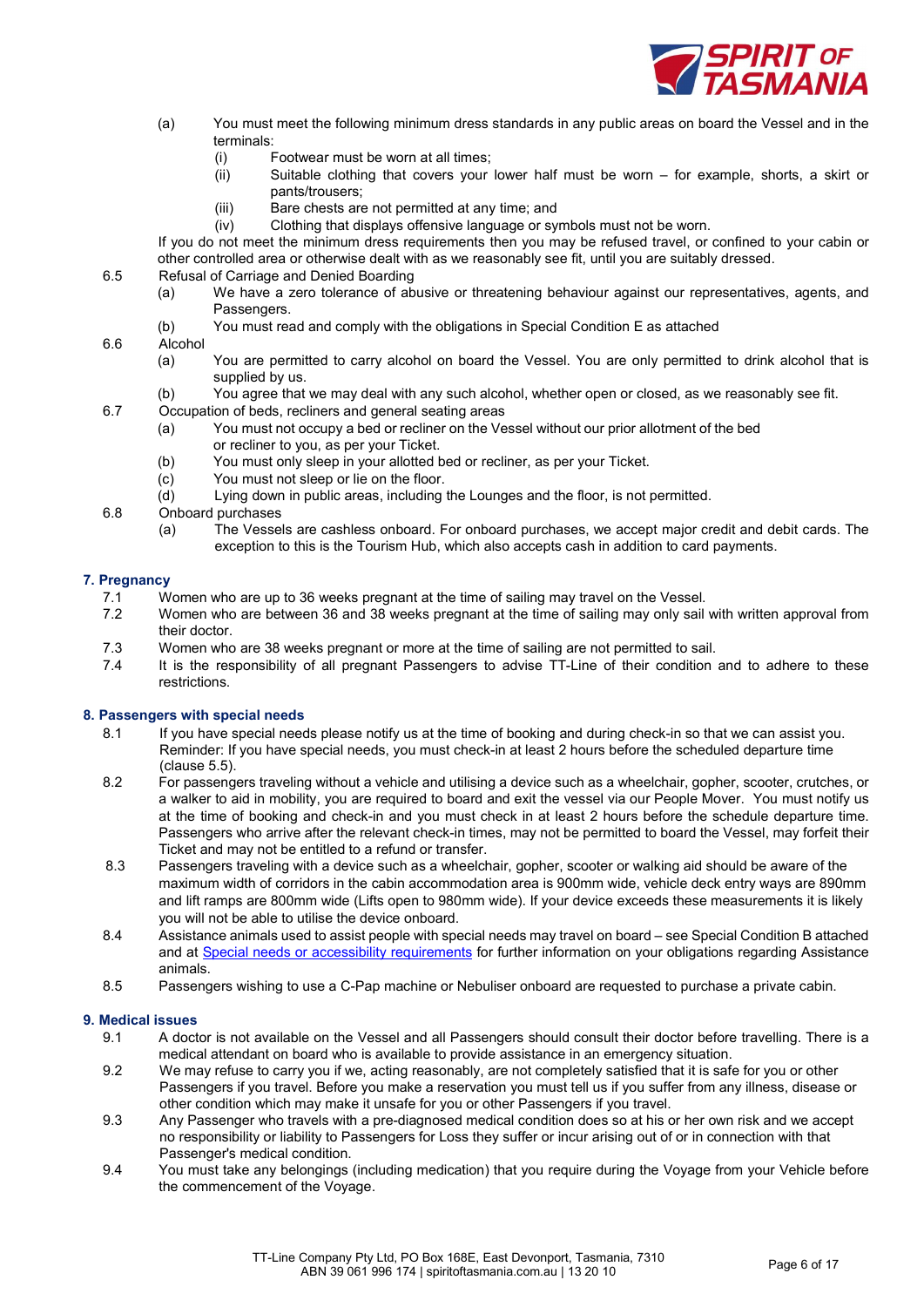

- 9.5 You are required to make yourself known to shore staff or a member of crew of the Vessel if you are feeling unwell in the lead up to or during your Voyage. If this occurs we may:
	- (a) require additional information from you to ensure the health and safety of staff and other passengers and in accordance with Public Health Requirements or Legislative Requirements; and
	- (b) Request that you undertake body temperature testing, wear a mask at all times on the Vessel and/or stay in your cabin for the duration of the Voyage.

# 10. Children

Infants and children under 16 years of age (0–15 years old, inclusive) must be accompanied by an adult.

#### 11. Baggage and other goods (excluding Dangerous Items)

- 11.1 Baggage
	- (a) In the interests of safety and comfort, a Baggage allowance of one piece of carry-on Baggage per Passenger measuring 66cm x 46.5cm x 27.5cm plus a handbag / laptop is permitted in the designated Passenger accommodation. All other Baggage must be checked in or stored in your Vehicle.
	- (b) You are responsible for carrying and moving your own Baggage on and off the Vessel and for its safety on board. Any unattended Baggage on board and within the terminal may be treated as a security risk and dealt with accordingly.
	- (c) You warrant to us absolutely that no Dangerous Items (unless expressly permitted by us) shall be shipped or carried by you on the Voyage (refer to clause 13, for Dangerous Items). You must indemnify us on demand for any Loss that we suffer as a result of your breach of this warranty.

#### 12. Abandoned Baggage and other property

12.1 We may donate to charity, surrender to police, sell and retain the sale proceeds or otherwise dispose of (at our discretion) any Baggage or other property left on the Vessel, in a terminal, or otherwise left in our possession, custody or control for a period of more than 7 days after your disembarkation.

# 13. Dangerous Items

- 13.1 We are not obliged to carry or otherwise handle Dangerous Items, including, but not limited to, Dangerous Goods, Weapons, Firearms, ammunition, petrol and fuel, LPG/propane cylinders, or any other item that we reasonably believe to be dangerous in nature.
- 13.2 Passengers who intend to sail with Dangerous Items require our permission to do so and must read and comply with the obligations in Special Condition C as attached.

# 14. Vehicles

- 14.1 If you intend to travel with a Private Vehicle, you must read and comply with the obligations in Special Condition D as attached.
- 14.2 If you intend to sail with a Commercial Vehicle that is, any Vehicle that does not meet the definition of a Private Vehicle – please contact us to make a Freight enquiry.
- 14.3 Passengers who intend to take Dangerous Items on or in their Vehicles (including petrol, fuel and LPG/propane cylinders) must read and comply with the obligations in Special Condition C as attached.

#### 15. Tasmanian biosecurity conditions

- 15.1 You acknowledge and agree that:
	- (a) Your Vehicle, Baggage, animals and any other accompanied property are subject to biosecurity inspection. Biosecurity inspections will take place in Melbourne prior to boarding and may take place in Devonport upon arrival;
	- (b) Commercially processed food ready for human consumption is permitted to enter Tasmania. All other plant material and some animal products are prohibited;
	- (c) Boats and fishing gear must be clean and dry;
	- (d) Vehicles must be free from visible signs of soil and mud;
	- (e) All dogs entering Tasmania are subject to biosecurity entry conditions and must be treated for Hydatid Tape Worm within 14 days prior to entering Tasmania (documentary proof of treatment such as a receipt or vet's subscription must be presented during inspections); and
	- Severe Penalties may be imposed by Biosecurity Tasmania for non-compliance.
- 15.2 For a full list of Tasmanian biosecurity requirements, please visit Biosecurity Tasmania or call 1300 368 550.

# 16. Animals

16.1 If you intend to sail with an animal (including an Assistance animal) then you must read and comply with the obligations in Special Condition B as attached.

# 17. Inspections and searches

- 17.1 You must comply with all security directions given by us.
- 17.2 We may conduct a physical search or inspection of any Passenger (including minors), Vehicle, Baggage, animal or any other property.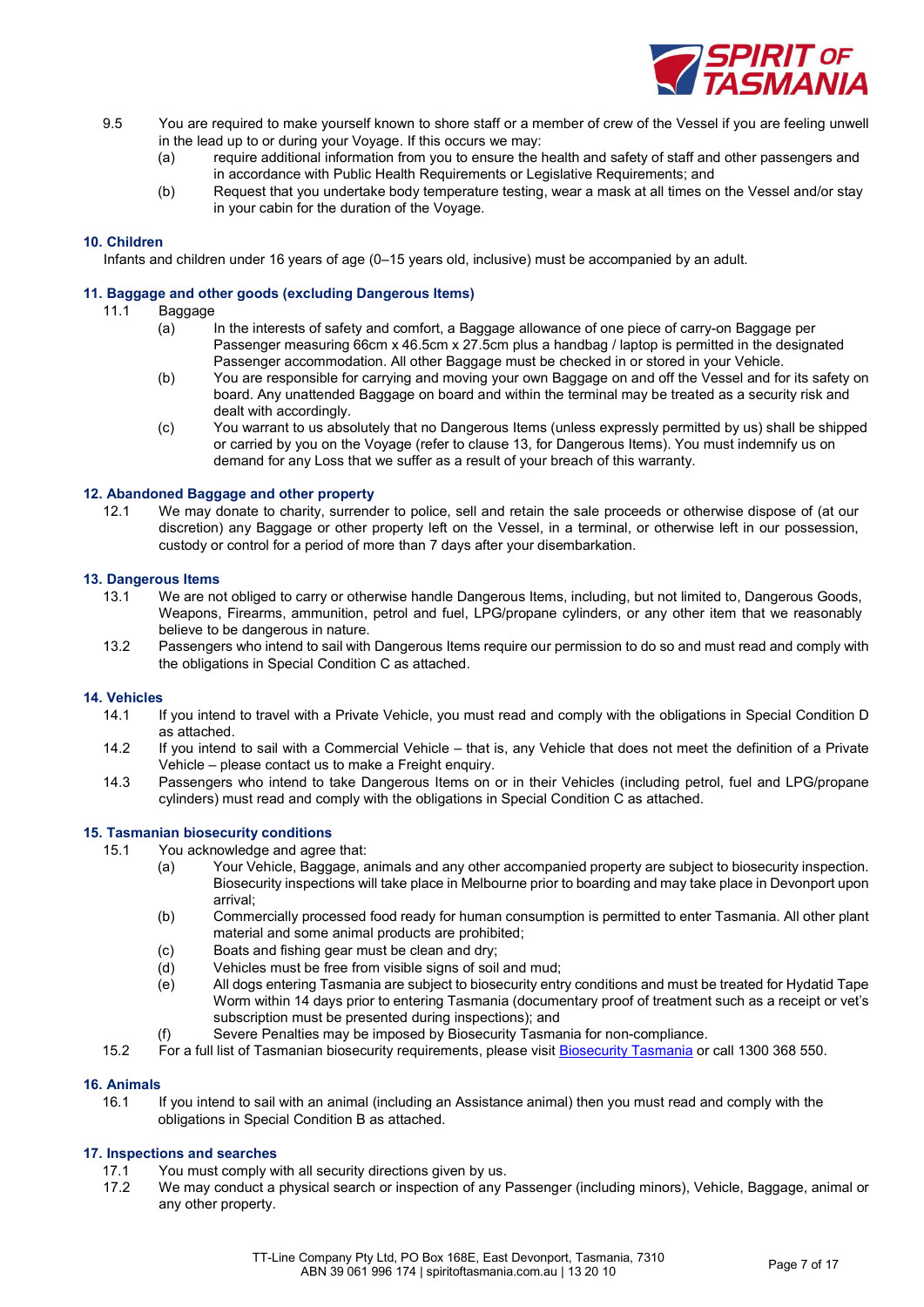

- 17.3 If you refuse to submit yourself, your accompanied minor, your Baggage, Vehicle, animal, supporting documentation (e.g. licenses, permits, etc.) or any other accompanied property to a search or inspection when asked, then we may:
	- (a) Refuse to carry you, your accompanied minor, your Baggage, Vehicle, animal, or any other accompanied property; and/or
	- (b) Remove you, your accompanied minor, your Baggage, Vehicles, animal, or any other accompanied property from the Vessel, confine you to a cabin or other controlled area, or otherwise direct you in such a manner as we reasonably see fit.
- 17.4 We will not be liable to Passengers for any Loss suffered or incurred in connection with a Passenger refusing to be Security Screened.

# 18. Liability and risk

- 18.1 With the exception of Consumer Guarantees, we exclude:
	- (a) Any term, condition or warranty that may otherwise be implied in this Contract;
	- (b) Any liability for Loss, death or personal injury incurred as a result of or in connection with our negligence;
	- (c) Any liability for Consequential Loss.
	- (d) All Excluded Recreational Liabilities arising out of the supply of Recreational Services (except for liability for significant personal injury caused by Reckless Conduct by us or our representatives);
	- (e) Any liability for Loss in connection with any Private Vehicle which we are permitted to exclude under Article 4, 4A and 4b of Schedule 1A of the Carriage of Goods by Sea Act 1991 (Cth);
	- (f) Liability to Passengers for Loss suffered or incurred by them as a result of or in connection with: (i) The Carriage of Dangerous Items;
		- (ii) The death or injury of an animal (including an Assistance animal);
		- (iii) A delay or deviation of the Voyage; and
		- (iv) The Loss or damage of your valuables.
- 18.2 Liability for Consumer Guarantees (a) Subject to clause 18.1, our liability to you in respect of any breach of or failure to comply with any Consumer
	- Guarantee is limited to the following: (i) In the case of goods, to:
		- (A) The replacement of the goods or the supply of equivalent goods;
		- (B) The repair of the goods;
		- (C) The payment of the cost of replacing the goods or of acquiring equivalent goods; or

(D) The payment of the cost of having the goods repaired.

- (ii) In the case of Services, to:
	- (E) The supplying of the Services again; or
	- (F) The payment of the cost of having the Services supplied again.
- 18.3 Exception to limitation

Our liability in respect of a breach of or a failure to comply with a Consumer Guarantee will not be limited in the way set out in clause 18.2 if:

(a) The goods or Services supplied are goods or Services 'of a kind ordinarily acquired for personal, domestic or

household use or consumption', as that expression is used in section 64A of the Australian Consumer Law;

- (b) It is not 'fair or reasonable' for us to rely on such limitation in accordance with section 64A(3) of the Australian Consumer Law; or
- (c) The relevant Consumer Guarantee is a guarantee pursuant to sections 51, 52 or 53 of the Australian Consumer Law.
- 18.4 We each agree that, other than a claim pursuant to a Consumer Guarantee, our liability to you for any other claims (which are not otherwise excluded under these Conditions of Carriage) shall be limited to, at our option, either resupplying the Services to you again or paying you the cost of having the Services supplied again.
- 18.5 In the event we are liable for claims in respect of Loss of life or personal injury occurring on board or in direct connection with the operation of the Vessel, our liability for such claims is limited to the amounts set out in the Limitation of Liability for Maritime Claims Act 1989 (Cth), as amended from time to time. In some cases, depending upon the circumstances, this may mean that our financial liability in respect of Loss of life and personal injury is limited to a certain maximum amount of money for each Passenger.
- 18.6 Warning under the Australian Consumer Law and Fair Trading Act 2012 (Vic) and the Australian Consumer Law (Tasmania) Act 2010 (Tas.) (the Consumer Acts): Our Voyages operate on busy waterways and are subject to the risks and perils of the sea and cruising on such waterways including Loss, damage and injury arising out of or in connection with changing tidal and weather conditions and the navigation of other Vessels. You may have the option to utilise equipment on the Vessel and to participate in Activities. You acknowledge that:
	- (a) There are risks and dangers involved with your participation in the Activities; and

(b) The Activities are potentially dangerous and can result in serious injury or death.

Under the Consumer Acts, we may ask you to agree that Consumer Guarantees under the Consumer Acts do not apply to you. By participating in these Activities, you will be agreeing that your rights to sue TT-Line if you are killed or injured are excluded, restricted or modified in the way set out in these Conditions of Carriage. NOTE: The change to your rights, as set out in these Conditions of Carriage, does not apply if your death or injury is due to Reckless Conduct on our part.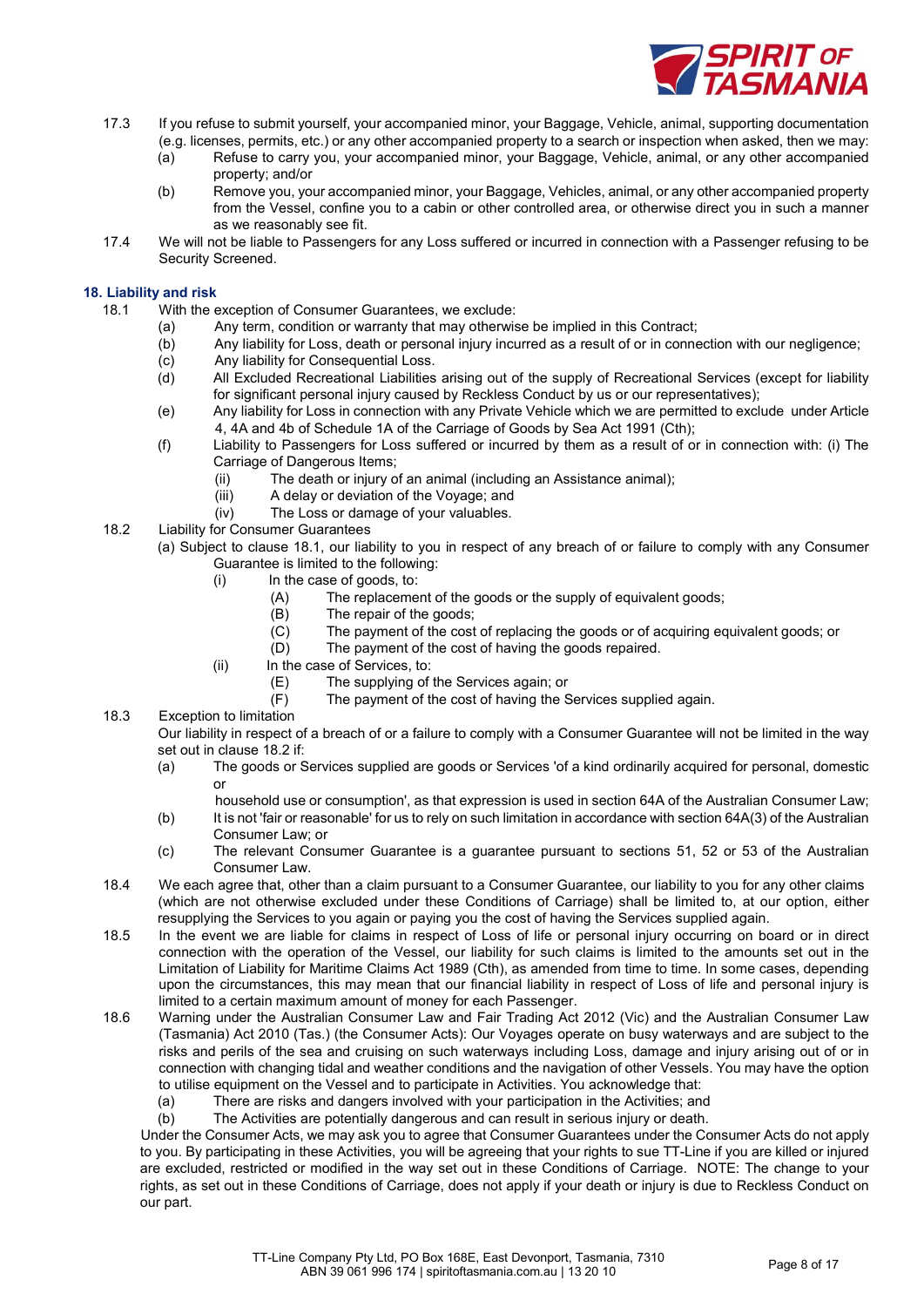

# 19. Indemnity

- 19.1 You must indemnify us, on demand, for any Loss suffered or incurred by us (including for the death or personal injury to any other Passenger or any of our representatives) arising out of or in connection with or caused by any of the following:
	- (a) Your negligence, breach of law or wilful act or omission (or that of any minor who you accompany);
	- (b) Your breach of the Contract, including these Conditions of Carriage; or
	- (c) Any animal (including an Assistance animal) in your possession, custody or control.
- 19.2 If we deem that you require medical attention or an ambulance, you (or your personal legal representative) must indemnify us, on demand, for any expenses we suffer or incur in connection with obtaining the relevant medical attention and/or ambulance for you.

#### 20. General average – merchandise

- 20.1 General average to be adjusted at any port or place at our option and to be settled according to the York Antwerp Rules 2004, this covering all cargo carried as merchandise. The New Jason Clause as approved by BIMCO is to be considered as incorporated in these Conditions of Carriage.
- 20.2 Such security, including a cash deposit that we may deem sufficient to cover the estimated contribution of the cargo and any salvage and special charges thereon, shall, if required, be submitted to us before the delivery of any cargo.

# 21. Force majeure

- 21.1 Severe weather or sea conditions may lead to the cancellation or delay of Services. We will endeavour to advise Passengers of any cancellation, but do not accept any liability to Passengers for any Loss they suffer or incur for cancelled or delayed Services.
- 21.2 We are not in breach of the Contract and do not incur any liability for any Loss suffered or incurred by any Passenger if the breach (including a breach which relates to non-performance, part performance, deviation, or delay in the performance of the Services) is caused by a force majeure event. The following (non-exhaustive) list of events are force majeure events:
	- (a) Acts of God, natural and other disasters, explosion, flood, fire, lightning, severe weather or sea conditions, storms, winds, ice, surf, perils of the seas, rivers and navigation, general average incident or accident, response to a distress signal, man overboard or any other rescue response or activity;
	- (b) War, hostilities (whether declared or not), invasion, acts of foreign enemies, terrorism;
	- (c) disease, epidemic or pandemic;
	- (d) quarantine restrictions or entry or exit restrictions across borders;
	- (e) Rebellion, revolution, insurrection, terrorist activity, military or usurped power or civil war;
	- (f) Riot, civil commotion or disorder;
	- (g) Acts, restrictions, regulations, by-laws, refusals to grant any licences or permissions, prohibitions, or measures of any kind on the part of any governmental authority;
	- (h) Strikes, lockouts or other industrial actions or trade disputes of whatever nature;
	- (i) Seizure, arrest or forfeiture under legal process;
	- (j) Port congestion or closure, docking delays, breakdown of machinery or any Vessel, unavailability or breakdown of loading/unloading facilities;
	- (k) Search, detention or removal of any stowaway and/or illegal immigrant and/or other unauthorised person; or
	- (l) Any other event of whatsoever nature not within our reasonable control.
- 21.3 If a force majeure event occurs, we may at any time before or after the Carriage commences:
	- (a) Cancel, abandon or suspend the Carriage; or
		- (b) Alter, vary or depart from the proposed or advertised or agreed or customary route; or
		- (c) Delay or detain any Vessel so affected; or
		- (d) Disembark, trans-Vessel, forward or land any Passenger, Luggage, Baggage, Vehicle, animal or other property, at any port or place.
- 21.4 If the Vessel is prevented from reaching its named port of destination by a cause wholly or partly out of our control (such as a force majeure event or when for any cause whatsoever (Master's opinion of which shall be final) the Vessel cannot safely enter or lie in any bar, harbour, or roadstead or passes any usual port of call en route, Passengers for such ports with their Baggage and any accompanying Vehicle may be landed at the next practicable port of call and upon such landing our liability under the Contract comes to an end.
- 21.5 You release us from and hold us harmless against any liability for Loss that you may suffer or incur as a result of any action we take under clause 21.
- 21.6 If a force majeure event occurs (as defined above in clause 21.2) which you are unable to reasonably avoid, and the force majeure event prevents you from being able to travel on the Vessel, you may contact us at any time prior to the scheduled departure time to seek a refund or a credit voucher in accordance with clause 5.6(f).

# 22. Severability

22.1 If, at any time, any clause or part of a clause is found by any court, tribunal or administrative body of competent jurisdiction to be wholly or partly illegal, invalid or unenforceable in any respect, that shall not affect or impair the legality, validity or enforceability of any other clause or the remaining part of that clause.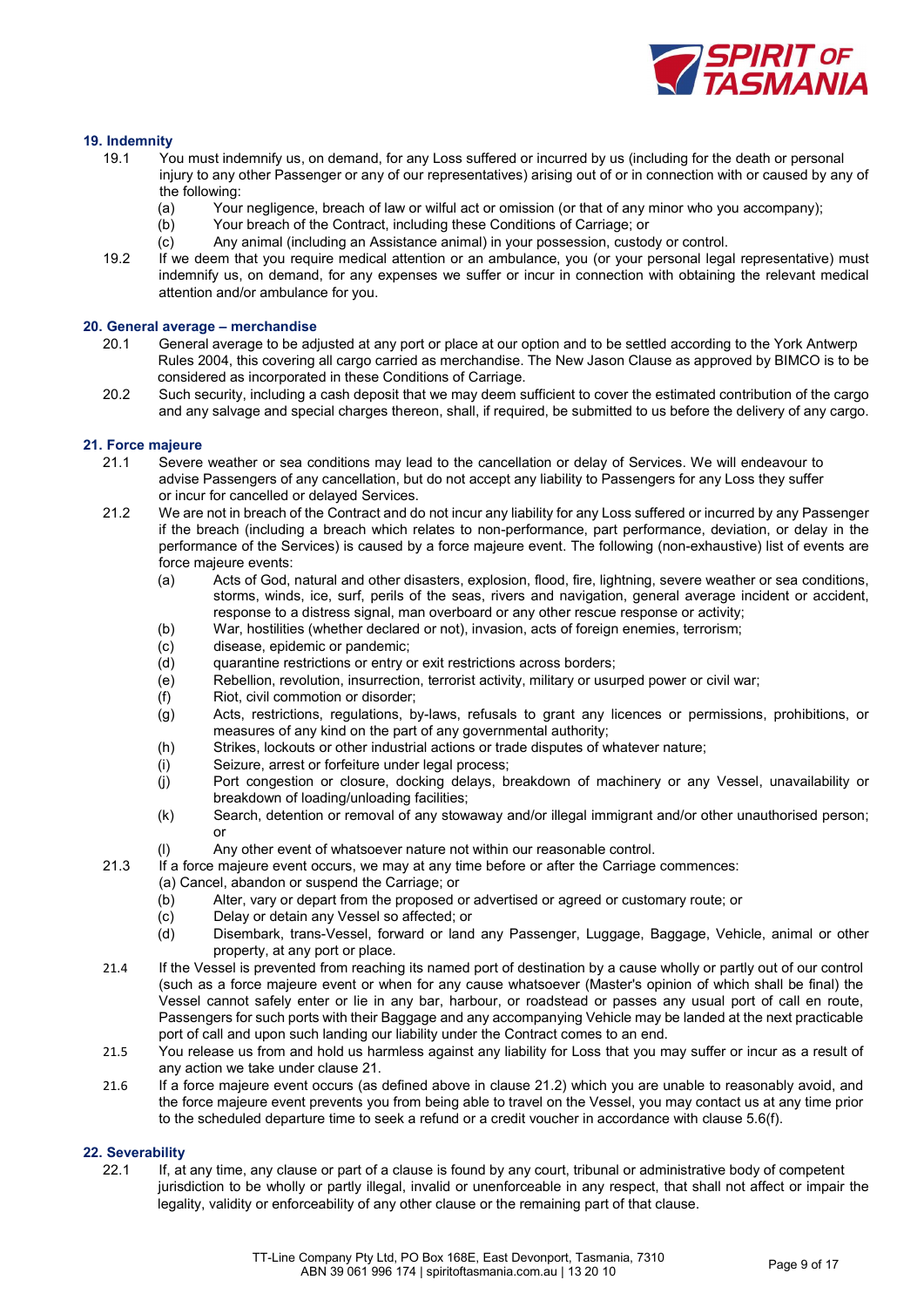

# 23. Waiver

- 23.1 Any failure or delay by TT-Line in exercising any right, power or remedy under these Conditions of Carriage shall not in any circumstances impair such right, power or remedy nor operate as a waiver of it. The single or partial exercise by TT-Line of any right, power or remedy shall not in any circumstances preclude any other or further exercise of it or the exercise of any other right, power or remedy.
- 23.2 Any waiver by TT-Line of a breach of, or default under, these Conditions of Carriage shall not be deemed a waiver of any subsequent breach or default.

# 24. Law and jurisdiction

- 24.1 The Contract between TT-Line and the Passenger and any Claim or dispute arising between the parties shall be governed by Australian law and shall be determined by the courts in the following jurisdictions:
	- (a) The State of Tasmania; or
	- (b) Any other jurisdiction nominated by TT-Line in its absolute discretion.

#### 25. Privacy

- 25.1 TT-Line is committed to complying with the Personal Information Protection Act 2004 (Tas) (PIP Act) and the Australian Privacy Principles (APPs) set out in the Privacy Act 1988 (Cth) (the Privacy Act).
- 25.2 The TT-Line Privacy Policy is available at: spiritoftasmania.com.au/terms-and-conditions/privacy-policy.
- 25.3 If you have any queries or concerns about the way Spirit of Tasmania handles your personal information after reading the TT-Line Privacy Policy, or if you become aware of a potential breach of privacy, please email: privacy@spiritoftasmania.com.au.

# Conditions of Carriage – Special Conditions

# 1. SPECIAL CONDITION A: Pension Fares

- 1.1 If you hold a current and valid Australian Pensioner Concession Card, as issued by Centrelink or the Department of Veterans' Affairs, you are eligible to sail on a Pension Fare, as long as you present your Australian Pensioner Concession Card at check-in.
- 1.2 If you do not present a valid Australian Pensioner Concession Card at check-in then you must pay the difference between the Pension Fare and a current Adult Fare.
- 1.3 Pension Fares are subject to availability and can only be booked if available. However, Pension Fares will always be available for the following categories of Passengers (regardless of whether Pension Fares appear to be unavailable when booking online):
	- (i) Recipients of a Totally and Permanently Incapacitated pension; and
	- (ii) Recipients of an Extreme Disablement Adjustment pension.

Please call our Customer Contact Centre to make a booking for the above.

#### 2. SPECIAL CONDITION B: Animals

- 2.1 General
	- (a) This Special Condition B applies to you if you intend to sail with an animal (including an Assistance animal).
	- (b) Animals may sail on Spirit of Tasmania subject to biosecurity requirements in the Conditions of Carriage (clause 15).
	- (c) Animals other than Assistance animals are not permitted in the Passenger areas of the Vessel.
	- (d) If you book transport for an animal then you must sail on the same Voyage as the animal. Unaccompanied animals are not permitted on the Vessel.
	- (e) Animals must be kept on a lead at all times. The lead may be removed when the animal is in the Vessel kennel or in an appropriately designed animal Carriage Vehicle or trailer.
- 2.2 Documentation, licences and permits
	- (a) You are responsible for ensuring that you have all documentation needed to comply with the requirements of health and other relevant regulations relating to the Carriage of animals.
	- (b) Where an animal requires a statutory licence or permit, you must present a valid licence/permit to us at the time of booking and prior to departure.
- 2.3 All animals must be fit to travel.
- 2.4 Animals, other than Assistance animals, must be appropriately housed in the Vessel kennels or in appropriately designed animal Carriage Vehicles or trailers (e.g. horse floats, trailers, trucks and stock trailers).
	- (a) Kennels If your animal is housed in the Vessel kennels, you must understand and agree to comply with the following:
		- (i) Our kennels vary in size. As a guide, the approximate measurements are: 700mm wide x 800mm high x 900mm deep. If your animal needs a larger housing unit, we are unable to assist and you must arrange an alternative suitable housing unit in accordance with clause 2.4(b) of this Special Condition.
		- (ii) It is not possible to reserve particular kennels for your animal;
		- (iii) One animal per kennel unless the animal is a mother accompanied by her dependent offspring;
		- (iv) You acknowledge and agree that we may move any animals to another or different-size kennel if deemed necessary by us or our representatives.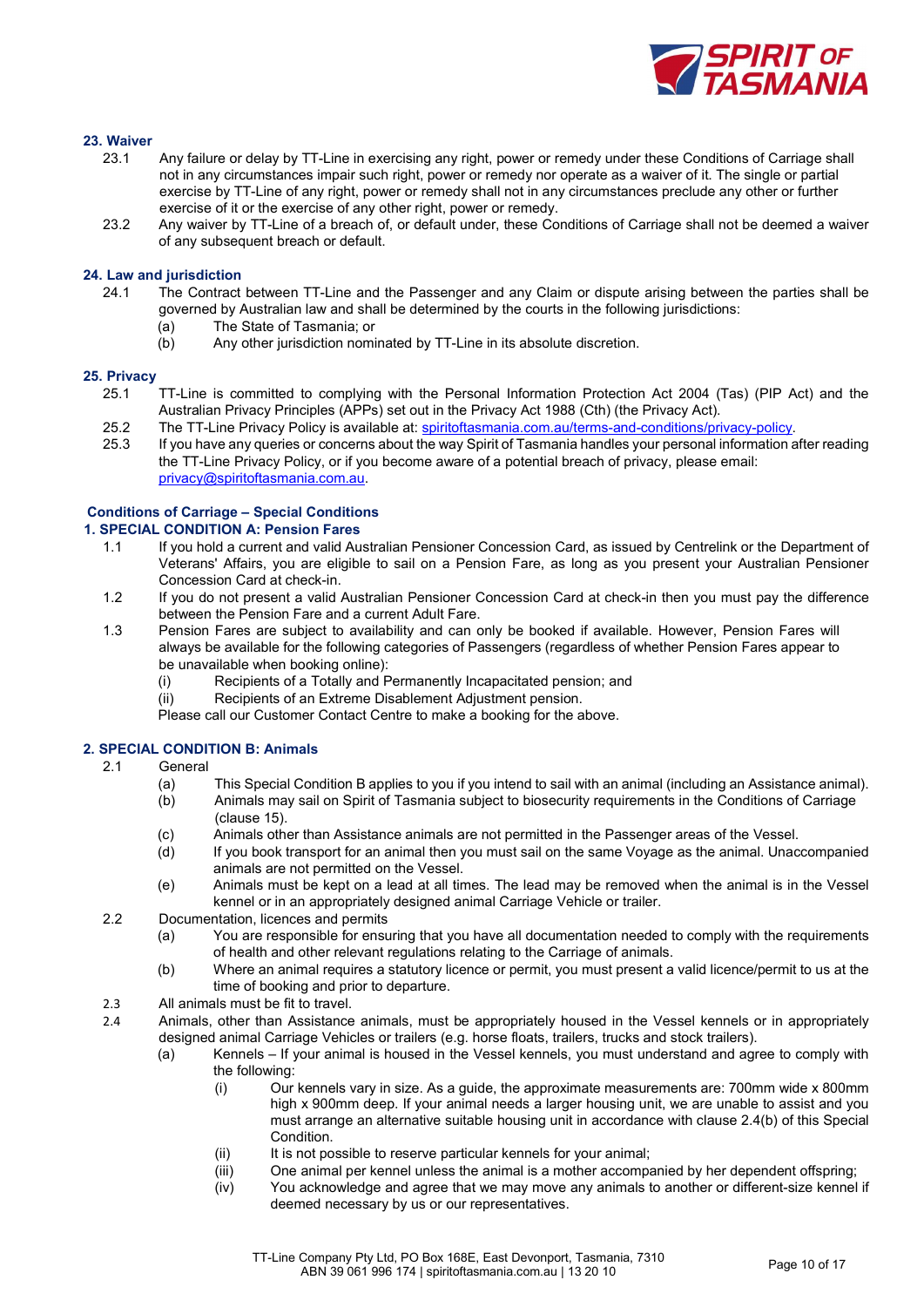

- 
- (v) Subject to availability, there is no limit to the number of kennels that you can book;<br>(vi) Smaller animals (such as rabbits, quinea pigs, ferrets, birds or chickens) must be Smaller animals (such as rabbits, guinea pigs, ferrets, birds or chickens) must be carried in their own cage and then placed into a kennel;
- (vii) You are responsible for providing your animal with blankets;
- (viii) Animals are to be collected from the Vessel kennels upon disembarkation or when otherwise instructed by us; and
- (b) When housed in areas other than the Vessel kennels, the following conditions apply:
	- (i) During the Voyage, we recommend that you do not allow animals to travel inside Vehicles or trailers. If you do so, it is at your own risk and you must ensure that you have properly considered the welfare and wellbeing of the animal and that the animal is not subjected to unreasonable or unjustifiable pain or suffering. If you decide to have your animals travel inside a Vehicle or trailer then you must ensure that you do not have more than two animals per Vehicle, excluding dogs, cats and most birds. If there are three or more animals (e.g. horses) then freight rates may apply.
	- (ii) For Passengers carrying animals in cages secured on trailers or on Vehicles with trays, you must complete one Animal Cage Declaration Form per independent booking. This includes a declaration by a registered veterinarian in relation to the suitability of the alternative housing unit. The Animal Cage Declaration Form must be dated and lodged to us at least 24 hours prior to sailing. The Animal Cage Declaration Form is available from our Customer Contact Centre on 1800 634 906 or from a terminal.
	- (iii) Animal transport Vehicles, trailers and cages must be constructed in a way that is 'fit for purpose', complies with all regulatory requirements and must not allow animal waste to contaminate the Vessel or other cargo. The Animal Cage Declaration Form is available from our Customer Contact Centre on 1800 634 906 or from a terminal.
	- (iv) We are not responsible for animals housed in areas other than the Vessel kennels other than to provide them with air ventilation integrity. You must ensure that you have properly considered the welfare and wellbeing of the animal and that the animal is not subjected to unreasonable or unjustifiable pain or suffering.
	- (v) Provisions of bedding and other personal requirements for animals are the responsibility of the owner.
- (c) We do not condone or sanction the transport of animals inside Vehicles, road trailers or other housing units that have not been certified as suitable by a registered veterinarian. It may be unsafe to transport your animal in this manner. If you insist, contrary to these Conditions of Carriage, on transporting your animal in this manner then:
	- (i) You irrevocably release and indemnify us from any liability arising out of or in any way connected with the transport of the animal. Indemnity and Release Form available via the Customer Contact Centre on 1800 634 906 or from a terminal; or
- (ii) We may refuse to transport the animal (including the accompanying Passenger, as applicable). 2.5 Passengers are not permitted to access the Vehicle decks to visit animals while the Vessel is at sea. The only exception being:
	- (a) At least 24 hours prior to departure, the Passenger has provided a valid veterinary certificate indicating that the animal requires assistance during the Voyage due to a pre-determined condition; and
	- (b) The Master of the Vessel has expressly authorised the checking of the animal; and
	- (c) The Passenger is supervised by an authorised TT-Line representative.

2.6 Assistance animals

- (a) Assistance animals are permitted to travel on board, in Passenger areas of the Vessel if they are either accompanied by:
	- (i) The person they assist; or
	- (ii) If the Assistance animal is undergoing Assistance animal training, by its trainer.
- (b) If you need to bring as assistance animal on board, you must provide acceptable evidence that your assistance animal is appropriately accredited or trained in accordance with one of the following criteria:
	- accredited under a law of a State or Territory of Australia that provides for the accreditation of
	- animals trained to assist a person with a disability to alleviate the effect of the disability; or (ii) accredited by an animal training organisation prescribed under the Disability Discrimination Act 1992
		- (Cth); or
	- (iii) trained to both assist a person with a disability to alleviate the effect of the disability; and meet standards of hygiene and behaviour that are appropriate for an animal in a public place.
- (c) You must provide this evidence at the time of booking.
- (d) Animals used to assist law enforcement agencies are permitted on board in the course of their usual duties.
- 2.7 Right to refuse transportation of an animal We may refuse to transport any animal if, in our reasonable opinion: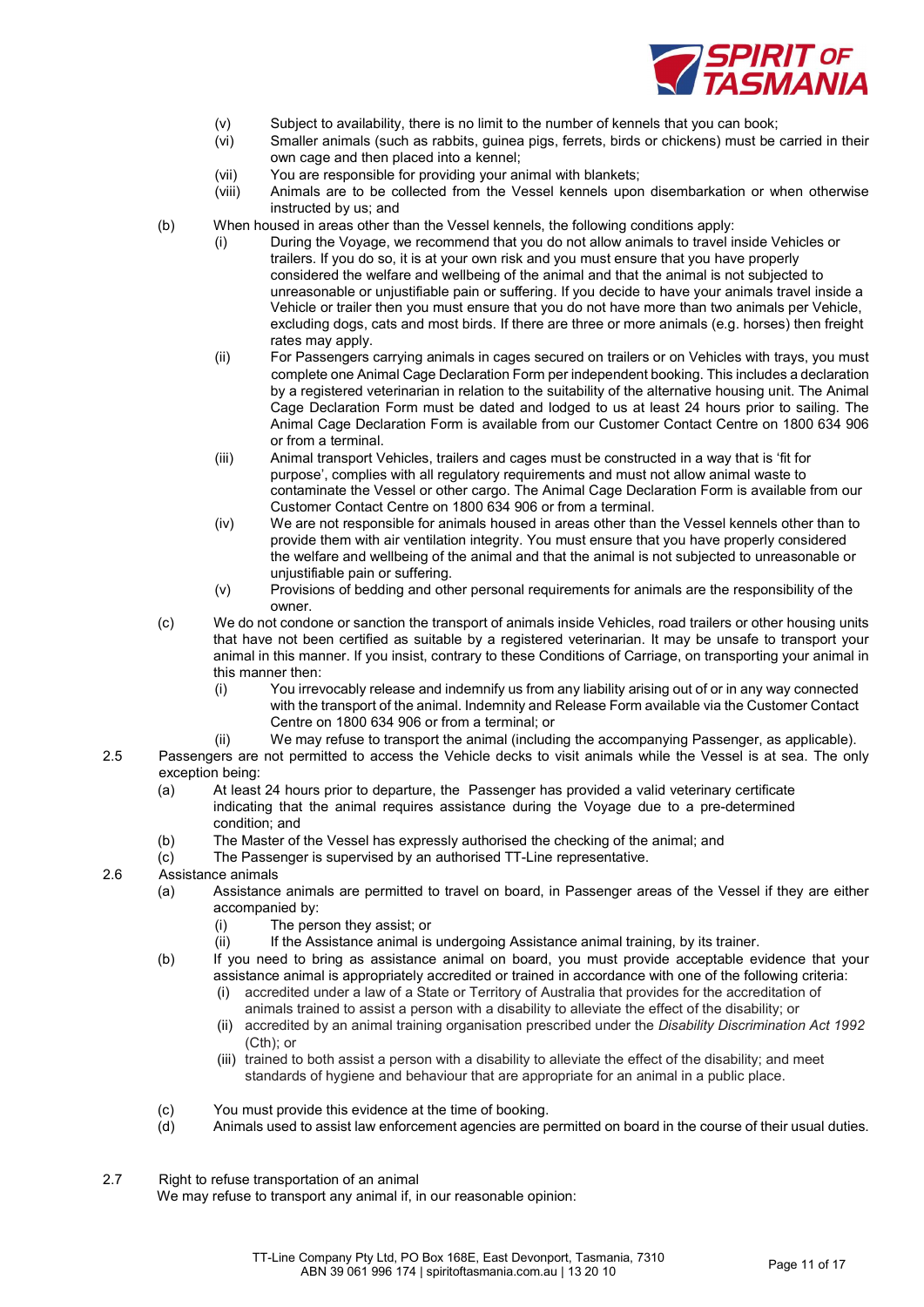

- (a) The Carriage of that animal presents a safety risk to our representatives or Passengers;
- (b) The Carriage of that animal may be a welfare risk to the animal;
- (c) You do not have a suitable Ticket that permits you to sail on the same Voyage as the animal;
- (d) Valid permits or certifications are not provided (including in the case of Assistance animals, evidence that the animal is an Assistance animal has not been provided – see the Spirit of Tasmania Special Needs or Accessibility Requirements Policy for further information), when required;
- (e) the Assistance animal has an infectious disease and the refusal is necessary to protect public health or the health of other animals;
- (f) where the animal is an Assistance animal, you have not provided evidence that the animal is trained to meet standards of hygiene and behaviour that are appropriate for an animal in a public place;
- (g) The housing unit is deemed inadequate for the purpose of transporting the animal on board the Vessel.

# 3. SPECIAL CONDITION C: Dangerous Items

- 3.1 General
	- (a) We are not obliged to carry or otherwise handle Dangerous Items that we determine in our absolute discretion to be of a dangerous nature. Dangerous Items include: Dangerous Goods, Weapons, Firearms, ammunition, LPG/propane cylinders, containers of flammable material, or any item that we consider, in our absolute discretion, to be of a dangerous nature.
	- (b) The carriage of Dangerous Items will only be permitted where Passengers abide by the rules and regulations set out in these Conditions of Carriage, applicable laws, or any other rules otherwise communicated to Passengers by us. Otherwise the Dangerous Items will be deemed Unauthorised Dangerous Items.
	- (c) You must declare all Dangerous Items to us during check-in, as required during the booking process or as stated below.
	- (d) We may confiscate, dispose of, surrender to police or otherwise treat your Dangerous Item as we see fit, without compensation to you, and you shall be liable for all Loss incurred by us, directly or indirectly arising out of or relating to that action, if:
		- (i) The Dangerous Item is an Unauthorised Dangerous Item;
		- (ii) The Dangerous Item becomes a danger during the Voyage;
		- (iii) The Dangerous Item does not meet legal requirements;
		- (iv) The Dangerous Item does not meet the requirements set out within these Conditions of Carriage; or
		- (v) You do not collect your Dangerous Item directly after arrival at the port of destination.
- 3.2 Dangerous Goods (excluding petrol, fuel and LPG/propane cylinders)
	- (a) Dangerous Goods are a type of Dangerous Item.
		- (b) Dangerous Goods include all items listed as Dangerous Goods under the International Maritime Dangerous Goods Code – Australian Government.
		- (c) We reserve the right to apply the International Maritime Dangerous Goods Code requirements and may only carry the limited quantities as prescribed by the limited quantity table in the International Maritime Dangerous Goods Code in the event of disputed items.
		- (d) You are not permitted to carry any Dangerous Goods in any Vehicle, in your Baggage or on your person.
		- (e) A list of common Dangerous Items that are prohibited for Carriage can be found at spiritoftasmania.com.au/ terms-and-conditions/carriage-of-dangerous-goods. If you are unsure whether an item that you wish to transport is a Dangerous Good or not, please call the Customer Contact Centre.
- 3.3 Petrol, fuel LPG, Propane cylinders
	- (a) Category 1 –

LPG and Propane may be carried in cylinders that comply with Australian Standard AS2468, AS2469, AS2470 (stamped on cylinder), to a maximum size of 9kg with date of inspection within 10 years. All cylinders, (subject to quantities deemed as personal use and not for commercial use), can remain in the passenger accompanied standard vehicle providing:-

- 
- (i) Open tray utility vehicles & open trailers one bottle (maximum size 9 kg (25L) capacity;<br>(ii) Caravan's / Motor home / Campers / Etc. ONE additional bottle (maximum size 25 kg Caravan's / Motor home / Campers / Etc. – ONE additional bottle (maximum size 25 kg (50 L)); (iii) Gas bottle is secure within/on the vehicle;
- (iii) Gas bottle is secured in the upright position;
- (iv) Gas bottle is turned off; and
- (v) Gas bottle must be within validation.

All gas bottles that are inside a passenger accompanied standard vehicle interior and boot, whether secure or not, must come out of the vehicle and be placed in the Gas Truck.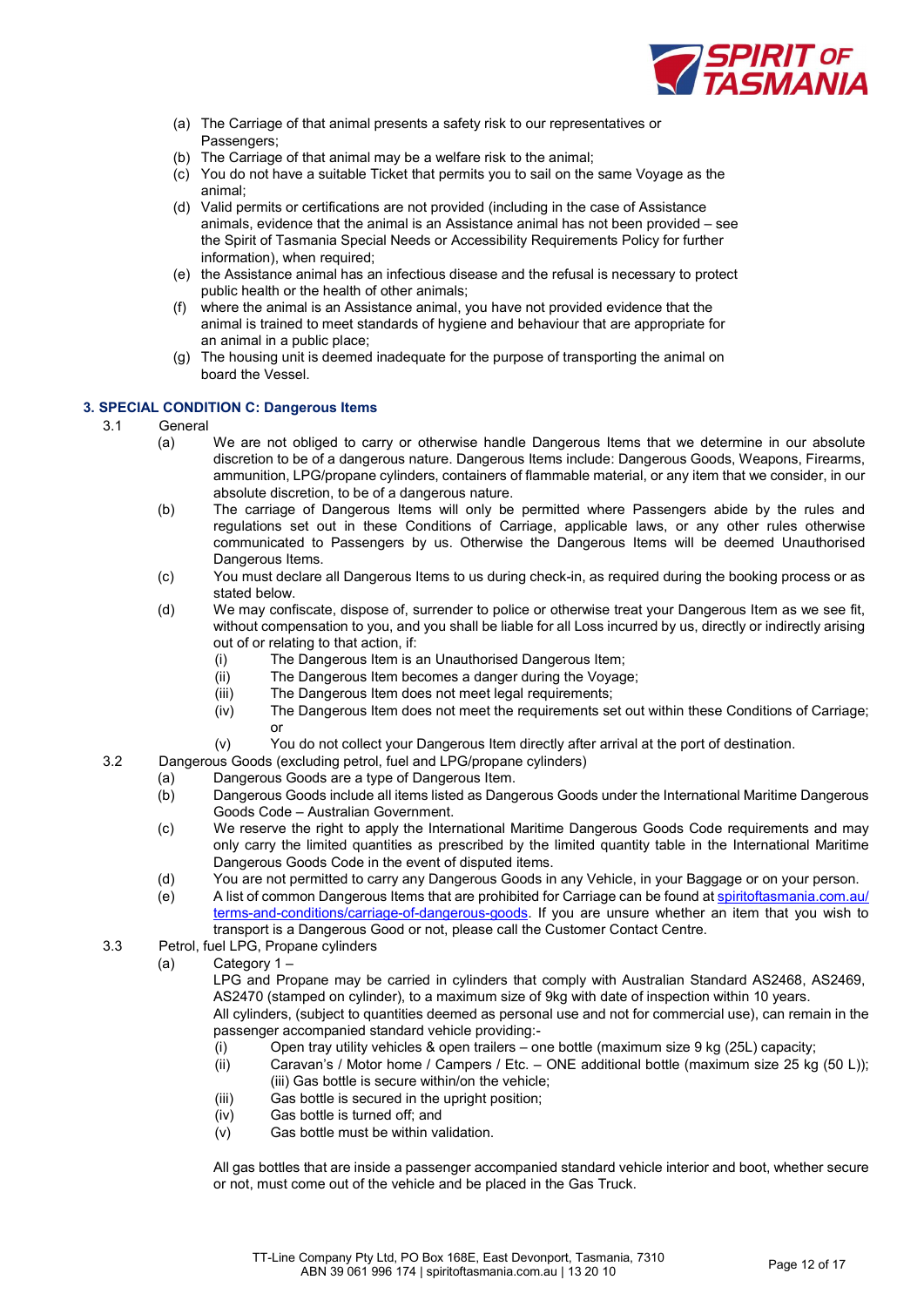

LPG cylinders (bottles) fitted to Caravans, Campervans, Mobile Homes and Camper Trailers which have a LPG system must be checked and verified for compliance.

In all cases these LPG cylinders must be isolated and will be tagged by TT-Line representative with a "HAZARD" tag to ensure gas cylinder is not turned on prior to boarding and are to remain off for the duration of the voyage and until passenger accompanied vehicle has cleared the port precinct.

Under no circumstances may gas systems be active whilst the passenger accompanied vehicle is on the vessel.

Propane cylinders may not be carried if connected to an appliance.

Single use Propane cylinders that are pierce for use may only be carried if completely intact and not fitted to an appliance. Gas Cylinders that do not meet the aforementioned conditions will either be confiscated or disposed of if validation has expired .Gas Cylinders that are not correctly secured will be collected by TT-Line representative for the duration of the journey. The passenger will be allowed to collect the gas cylinder from a nominated location at the port of disembarkation.

# (b) Category 2

Butane & propane cans/cartridges/canisters, (subject to quantities deemed as personal use and not for commercial use), can be transported in the passenger accompanied vehicle providing:-

- (i) Maximum quantity 18 x 250 gram cans/cartridges/canisters;
- (ii) Cans/cartridges/canisters must be in original packaging;
- (iii) Cans/cartridges/canisters/canisters must have original manufacturers cap in situ;
- (iv) Cans/cartridges/canisters must remain in passenger accompanied vehicle;
- (v) Subject to inspection to confirm cans/cartridges/canisters are not surrounded by an ignition source or readily flammable material (e.g. surrounded by loose clothing); and

# (c) Category 3

Shelite, Turpentine, Methylated Spirits bottles (subject to quantities deemed as personal use and not for commercial use), can be transported in the passenger accompanied vehicle providing:-

- (i) Shelite, Turpentine, Methylated Spirits is contained in standard bottles purchased from standard retailers;
- (ii) Shelite, Turpentine, Methylated Spirits is contained in original bottles of purchase;
- (iii) Maximum quantity is less than 2 litres per passenger accompanied vehicle;
- (iv) Shelite, Turpentine, Methylated Spirits must remain in passenger accompanied vehicle;
- (v) Subject to inspection to confirm 2 litre bottles are not surrounded by an ignition source or readily flammable material (e.g. surrounded by loose clothing); and
- (vi) Any loose bottles must be stored in a suitable secured container.
- (d) Category 4
	- Ethanol;
	- Bio-Fuel;
	- Aviation Fuel;
	- Kerosene;
	- Lamp Oil; and
	- Paint Thinners

Are all prohibited from carriage.

# (e) Category 5

Pyrotechnics (Boat) if in sealed packages

Pyrotechnics can be transported, (subject to quantities deemed as personal use and not for commercial use), providing:-

- (i) Pyrotechnics are contained in a suitable metal or purpose use plastic container that can be secured
- (ii) (example screw lid);
- (iii) No other item is permitted to be inside the container that is containing pyrotechnics;
- (iv) Pyrotechnics are subject to inspection;
- (v) Pyrotechnics must remain either in the passenger accompanied vehicle or boat;
- (vi) Pyrotechnics must be in original sealed packaging;
- (vii) The date of expiry of Pyrotechnics will be inspected; and
- (viii) Pyrotechnics are not within validation date and have expired will be confiscated and deemed unsafe for transportation.

All other pyrotechnics are prohibited from carriage.

- (f) Category 6
	- Jerry Cans and Boat Fuel Containers (subject to quantities deemed as personal use and not for commercial use), can only be transported on the basis if:-
		- (i) Jerry Cans and Boat Fuel Containers filled with diesel ONLY can be transported;
		- (ii) All other Jerry Cans and Boat Fuel Containers must be empty and dry of residual liquid;
		- (iii) Jerry Cans and Boat Fuel Containers filled with other dangerous fuel such as petrol, aviation fuel and non-standard fuels are prohibited from carriage;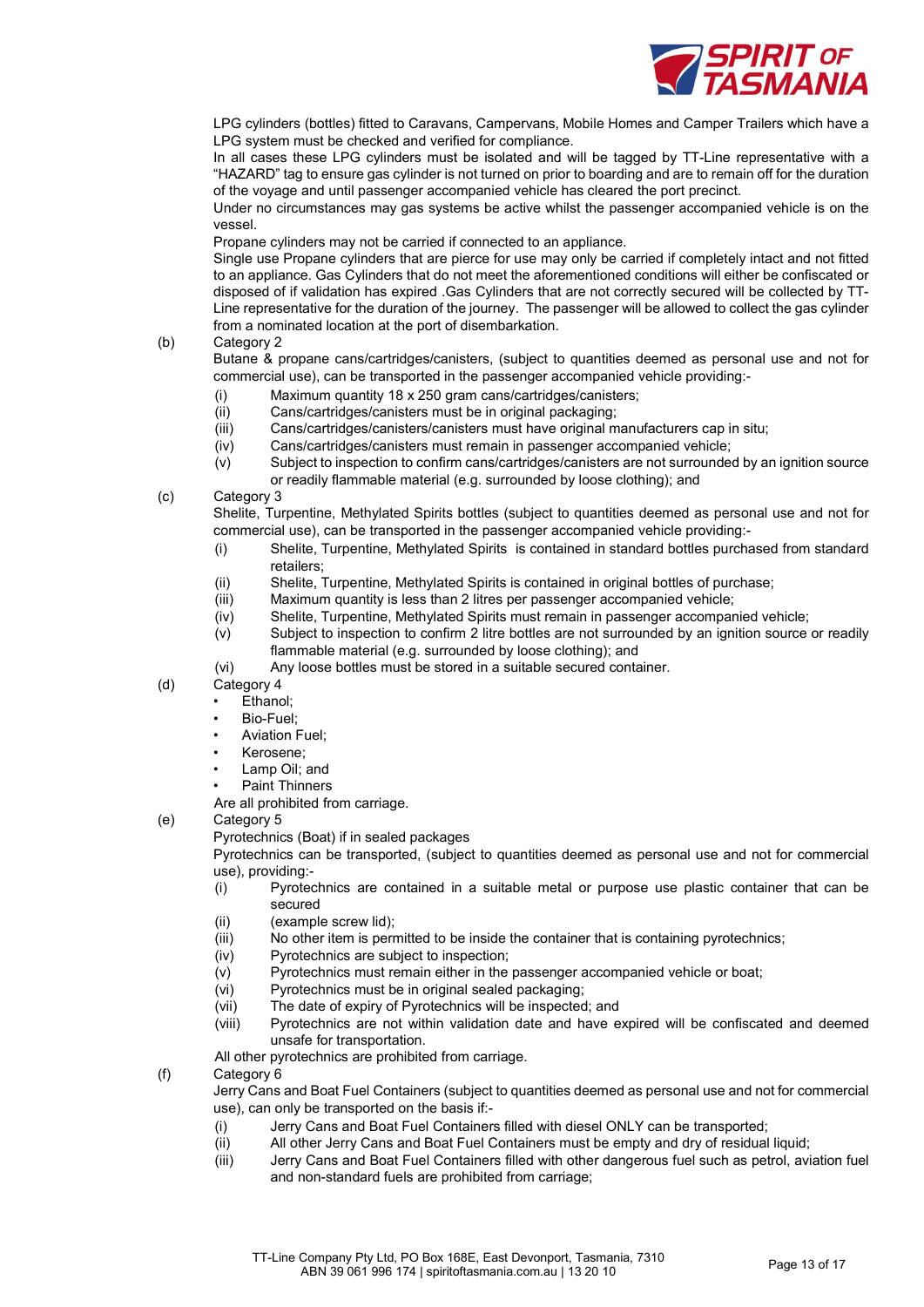

- (iv) Jerry Cans and Boat Fuel Containers filled with diesel must be fully welded at seams (Plastic or Metal)<sup>.</sup>
- (v) Jerry Cans and Boat Fuel Containers filled with diesel must not be greater than 50 litres in capacity; and

(vi) The sealing cap must have locking side arms or screwed cap with an effective rubber seal. In the event petrol residual is identified inside an empty Jerry Can or Boat Fuel Can the passengers must

fill the container with water before being allowed to travel.

(g) Category 7

Scuba tanks or oxygen cylinders (subject to quantities deemed as personal use and not for commercial use), can only be transported on the basis if:-

Full cylinders are to be removed from vehicles collected by TT-Line representative for the duration of the journey. The passenger will be allowed to collect the cylinders from a nominated location at the port of disembarkation.

For scuba tanks or oxygen cylinders to remain in the confines of a passenger accompanied vehicle or other positions of the vehicle deck the cylinder maximum pressure reading of equal to or below 40 psi or empty.

- (h) Category 8
	- Oxyacetylene gas cylinders are prohibited from carriage.
- (i) Category 9

Personal passenger medical oxygen cylinders can be carried under the following conditions; Small or medium size bottles only are approved;

- (i) One bottle and one spare per passenger are approved;
- (ii) For further bottles to be considered per passenger, application must be made directly to TT-Line; and
- (iii) No medical oxygen bottles are to remain in the vehicle deck all must be taken into the accommodation
- (j) Category 10
	- All other flammable items are prohibited from carriage.

# 3.5 Weapons

- (a) You must declare your intention to carry Weapons (including replicas) and ammunition at least 24 hours in advance of departure and must inform us during check-in. Call our Customer Contact Centre to make your declaration.
- (b) The Carriage of Weapons is strictly prohibited, unless the Passenger:
	- (i) Complies with all statutory and legal obligations of the relevant state of departure, arrival and any other state at which the Vessel is due to call;
		- (ii) Obtains TT-Line's prior written permission; and
		- (iii) Complies with TT-Line's procedures, rules and protocols.
- 3.6 Firearms and ammunition
	- (a) In accordance with the Marine Transport and Offshore Facilities Security Act 2003 (Cth), it is a serious offence

for any unauthorised person to have in his or her possession any type of Firearm or prohibited Weapon when proceeding through a screening point within a Port Facility or whilst in a Maritime Security Zone. Penalties of up to seven years' imprisonment can apply on conviction.

- (b) In accordance with the Australian Maritime Safety Authority (AMSA) the International Maritime Dangerous Goods Code applies to TT Line for the Carriage of ammunition. The following requirements are sanctioned by the AMSA in regard to the Carriage of Class 1.4S standard ammunition:
	- (i) TT-Line may reject the Carriage of ammunition should the maximum ship limit be exceeded. You release us from any liability whatsoever in connection with the exercise of this right.
	- (ii) Passengers in possession of ammunition must also be in possession of a current and valid Firearms licence which must be sighted prior to boarding.
	- (iii) Passengers are permitted to take on board the Vessel up to 250 rounds or 10kg per licensed shooter (whichever limit is reached first).
	- (iv) Passengers must ensure that ammunition is packed in suitable containers and that the container does not have other items stored in it.
	- (v) Passengers must surrender all ammunition prior to boarding and can only access or retrieve the ammunition once the mobile storage unit has been positioned on the wharf at the port of discharge.
	- (vi) TT-Line cannot accept any cartridge or shell that has been modified or tampered with. This includes the addition of a projectile to a primed case.
- (c) Declaration and supporting documentation
	- (i) Passengers wishing to transport Firearms and/or ammunition must complete and submit the Carriage of Firearms and Ammunition Declaration Form at least 24 hours prior to departure. Download the Firearm and ammunition declaration form here. For passengers attending a registered event, please download and complete the Firearm and ammunition (exemptions) declaration form here. Forms may be submitted to declarations@spiritoftasmania.com.au or posted to Spirit of Tasmania, Terminal Services, PO Box 168E, East Devonport, Tas 7310.
	- (ii) A Passenger must declare (at a minimum) that: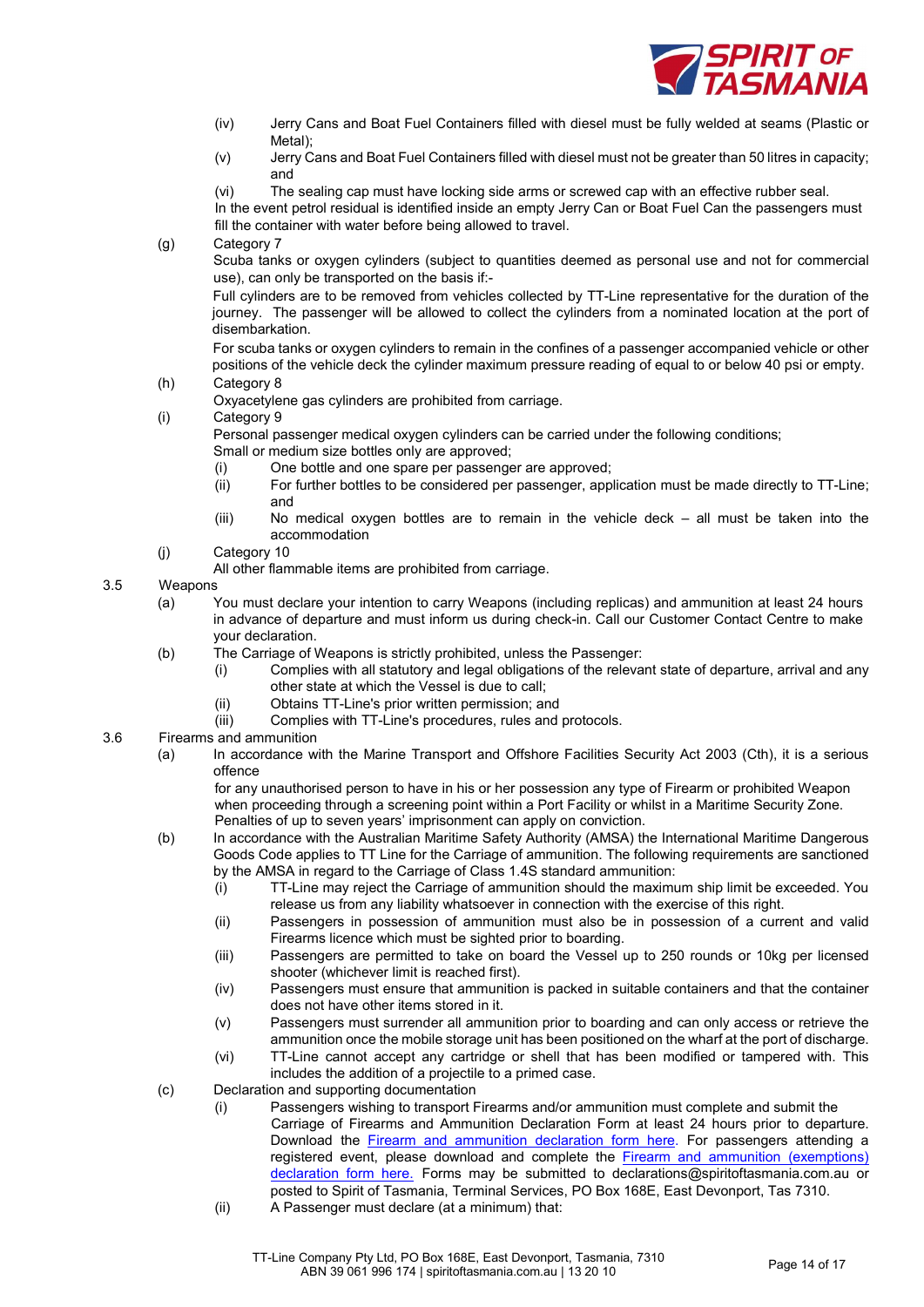

- (A) They are in possession of a valid Firearms licence which will be available for inspection when travelling;
- (B) The ammunition being transported is for personal use;
- (C) The maximum amount of ammunition being transported is no more than 250 rounds or 10kg in total (whichever limit is reached first);
- (D) The ammunition has been purchased from a recognised dealer;
- (E) The ammunition being carried is Class 1.4S and falls under the UN category of UN 0012 and 0014; and
- (F) The ammunition has not been tampered with or altered since purchase.
- (iii) All supporting permits, licenses and other documentation must be available to us for inspection at check-in.
- (d) Passengers with Firearms and ammunition must check-in at least two hours prior to departure time to allow sufficient time for processing. We may refuse to transport you, your Firearms and ammunition and any other accompanied items if you are late.
- (e) Surrendering your Firearms and ammunition
	- (i) Passengers must ensure that Firearms and ammunition are packed separately to allow for storage in separate locations for the duration of the Voyage.
	- (ii) Passengers must ensure that Firearms and ammunition are secured and stored in a manner so as to ensure that they are safe to travel. Specifically, Firearms are not to be loaded and magazines and/or bolts must not be fitted.
	- (iii) All Firearms and ammunition must be surrendered to us at a security screening point prior to boarding. The surrendered Firearms and/or ammunition will be placed by you at your own risk into our approved storage unit for the duration of the Voyage.
- (f) All Firearms and/or ammunition must be collected from us immediately after arrival and disembarkation at the port of destination. You must provide photo identification and a baggage claim ticket stub to claim your Firearms and/or ammunition.

# 4. SPECIAL CONDITION D: Vehicles

4.1 This Special Condition D applies to any Passengers taking Private Vehicles on the Vessel. 4.2 Accompanied vehicle fare

- (a) If you wish to sail with your Private Vehicle, you must book an accompanied Vehicle fare.
- (b) You understand and acknowledge that the accompanied Vehicle fare is only available to Private Vehicles.
- (c) If your Vehicle does not match the definition of a Private Vehicle, please contact us to make a freight enquiry.
- 4.3 Vehicle type, length and height
	- (a) You must correctly declare the type of Private Vehicle at the time of booking.
	- (b) It is important that you measure your Private Vehicle accurately because there are limited spaces available – particularly, spaces for high Vehicles. In measuring your Vehicle, you acknowledge and agree that:
		- (i) The length of your Private Vehicle includes any attached objects, such as a bike rack, towbar, nudge bar, rear tyre, drawbar, trailer, caravan, etc.; and
		- (ii) The height of your Private Vehicle means the tallest point of your Private Vehicle and includes roof racks, Baggage, bikes, trailers, towed boats, caravans, etc.

NOTE: You must take into account the length and height that the Private Vehicle will be at the time of sailing – that is, when it is fully packed and loaded.

- (c) You warrant that you have accurately declared the type, length and height of your Private Vehicle.
- (d) We may check or measure your Private Vehicle to ensure that it meets the specifications that you have provided to us. If you have incorrectly stated the type, height or length of your Private Vehicle you agree that we may:
	- (i) Require you to amend your booking subject to availability of a suitable space on the Vessel and section 5.7 of the Conditions of Carriage;
	- (ii) Refuse to transport the Private Vehicle; or
	- (iii) If possible and if time permits, ask you to move any item that is causing the excess height or length (for example, Baggage in roof trays, bikes on bike racks, etc.).
- 4.4 Loading and unloading
	- (a) You or your driver (who must also be a Passenger) are responsible for the safe driving, parking and handling of your Private Vehicle while on board the Vessel or in the terminal.
	- (b) You must ensure the Private Vehicle is in a fit condition for transport by the Vessel and all loose parts are adequately secured.
	- (c) Passengers must follow our instructions when loading and unloading Private Vehicles. Once you are directed to park your Private Vehicle then Passengers must:
		- (i) Engage the Vehicle's parking brake and either (for manual transmission) leave the Vehicle in gear or
			- (for automatic transmission) leave the transmission in the "P" position before leaving the Vehicle;
		- (ii) Secure all personal belongings and Baggage in/on the Private Vehicle;
		- (iii) Ensure that any alarms or movement sensors are disabled; and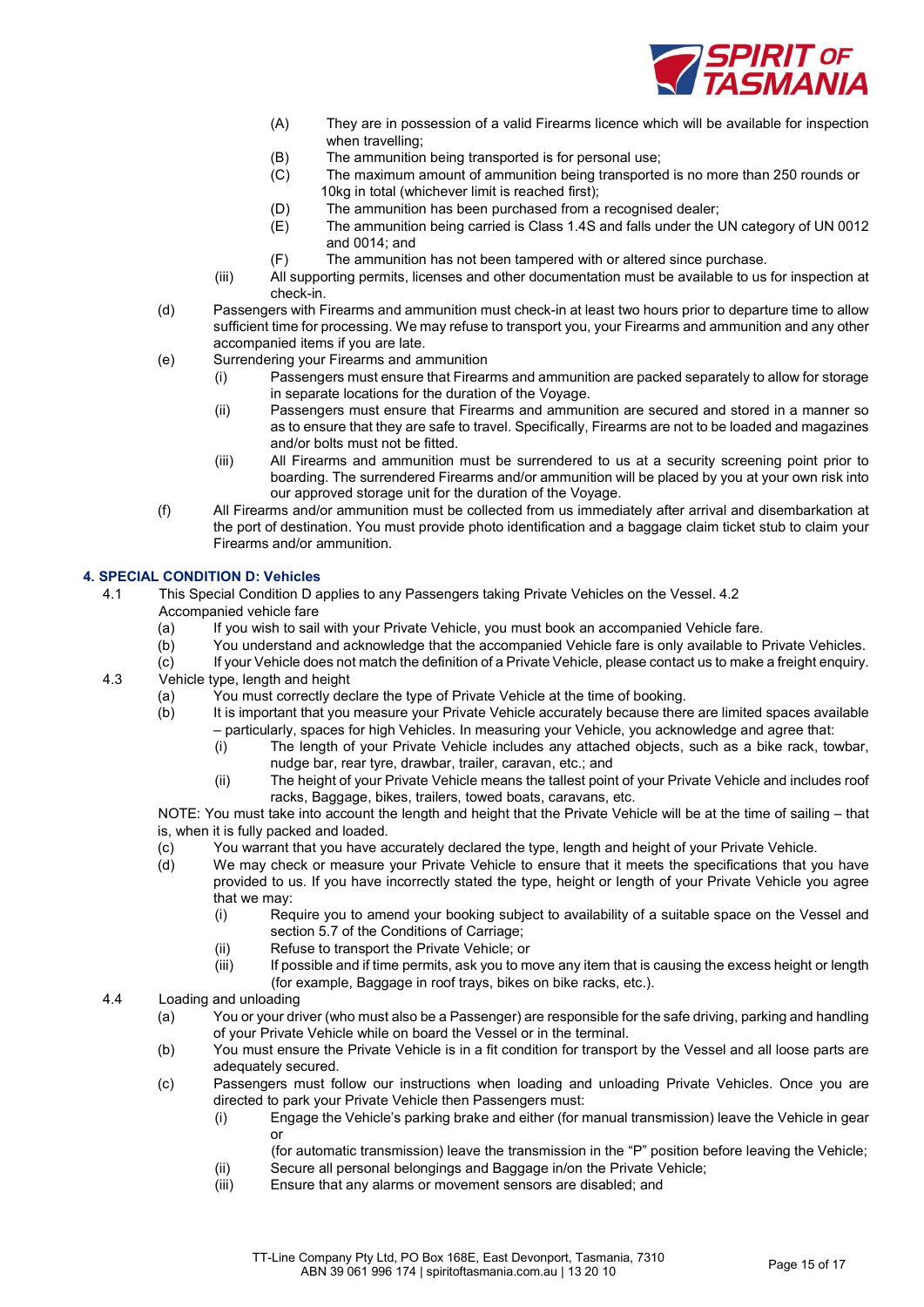

- (iv) Proceed directly to the public areas of the Vessel and not return to the Vehicle deck until directed by us.
- (d) We may require Private Vehicles to be left on the Vehicle deck unlocked with ignition keys in place. You must abide by this requirement if we ask you to do so.
- 4.5 Vehicle deck
	- (a) Passengers must take any belongings and Baggage that they require from their Private Vehicle before the commencement of the Voyage – this includes any medication and carry-on Baggage.
	- (b) Passengers are not permitted to access or remain in the Vehicle decks for any reason while the Vessel is at sea. This includes visiting your Private Vehicle, Baggage or animals (except as provided in clause 2.5 of this Special Condition).
	- (c) If you attempt to gain access to the Vehicle decks after the Voyage commences, we may restrain you or confine you to a cabin or other controlled area, land you at any port or place or otherwise deal with you as we reasonably see fit.

# 5. SPECIAL CONDITION E:

- 5.1 Refusal of Carriage
	- (a) Even if you have a Ticket and a confirmed reservation, we may refuse to carry you, your Baggage and any Vehicle if any of the following circumstances have occurred or we reasonably believe will occur:
		- (i) If carrying you your Baggage and any Vehicle may put the safety of the Vessel or the safety or health of any person on the Vessel in danger or at risk
		- (ii) If you have used threatening, abusive or insulting words towards a Passenger, our shore staff or a member of the crew of the Vessel or otherwise behaved in an unacceptable manner
		- (iii) If you have damaged any property of any Passenger or of TT-Line either on board the Vessel or prior to or after the Voyage
		- (iv) If carrying you, your Baggage or any Vehicle may materially and reasonably affect the comfort of any person on the Vessel
		- (v) If carrying you will contravene or be inconsistent with any Public Health Requirements or Legislative Requirements
		- (vi) If you have refused to allow a security check to be carried out on you, your Baggage or any Vehicle
		- (vii) You do not appear to have all necessary documents relevant to the Voyage
		- (viii) If you fail to comply with any applicable Public Health Requirements, Legislative Requirements or these Conditions of Carriage
		- (ix) If you fail to complete the check-in process by the Check-In Deadline
		- (x) If you have not obeyed any instructions of our shore staff or a member of the crew of the Vessel relating to safety, health or security
		- (xi) If you refuse to answer any questions at Check-In to ensure the health and wellbeing of all passengers and staff (including in relation to the COVID-19 pandemic)
		- (xii) If you refuse to undertake a body temperature test upon reasonable request at Check-In
		- (xiii) If you are, or we reasonably suspect that you are, drunk or under the influence of alcohol or drugs
		- (xiv) If you are, or we reasonably believe you are, in unlawful possession of drugs
		- (xv) If your mental or physical state is a danger or risk to you, the Vessel or any person on-board
		- (xvi) If you have committed a criminal offence during the check-in or boarding processes or on board the Vessel
		- (xvii) If you have deliberately interfered with a member of our shore staff or the crew of the Vessel carrying out their duties
		- (xviii) If you have put the safety of either the Vessel or any person on it in danger
		- (xix) If you have committed any misconduct or any breach of these Conditions of Carriage on a previous Voyage and we have reason to believe that such conduct may be repeated
		- (xx) If you cannot prove you are the person specified on the Ticket on which you wish to travel
		- (xxi) If you have refused to allow us to copy your identity documents
		- (xxii) If you have refused to give your identity documents to a member of our shore staff or the crew of the Vessel when we have asked you to do so
		- (xxiii) If you have refused to comply with any reasonable request or direction by our shore staff or crew of the Vessel
		- (xxiv) Because your Ticket:
			- is not paid for
			- has been reported lost or stolen
			- has been transferred
			- has been acquired unlawfully
			- has been acquired from someone other than us or an Authorised Agent
			- contains an alteration which has not been made by us or an Authorised Agent
				- is spoiled, torn or damaged or has otherwise been tampered with, or is counterfeit or otherwise invalid.